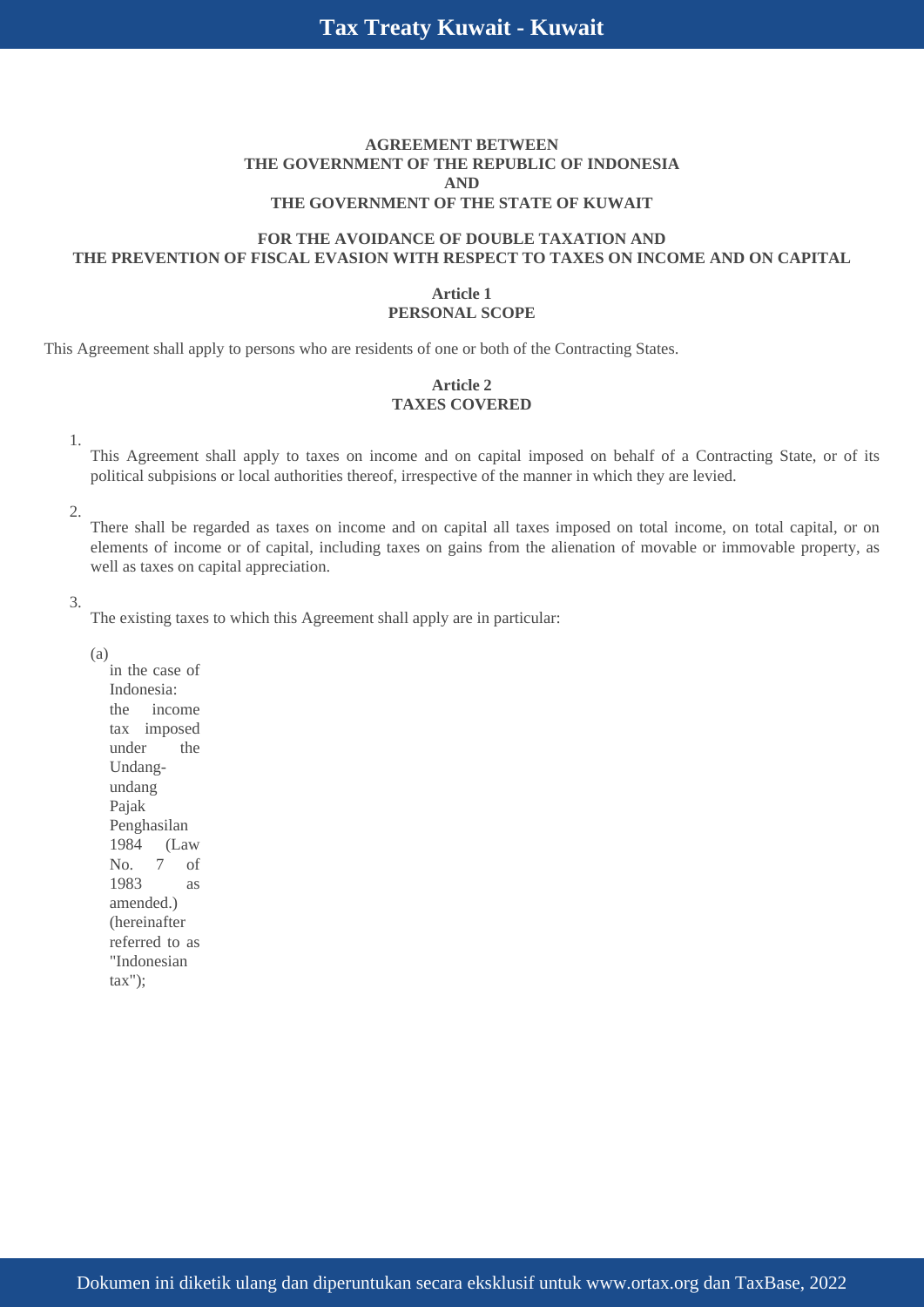(b) in the case of Kuwait:  $(1)$  the corporate income tax; (2) the 5% of the net profits of shareholding companies payable to the Kuwait Foundation for Advancement of Science (KFAS); and (3) the Zakat (hereinafter referred to as "Kuwait tax").

4.

This Agreement shall apply also to any identical or substantially similar taxes which are imposed after the date of signature of this Agreement in addition to, or in place of, the existing taxes. The competent authorities of the Contracting States shall notify each other of any substantial changes which have been made in their respective taxation laws.

# **Article 3 GENERAL DEFINITIONS**

1.

For the purposes of this Agreement, unless the context otherwise requires :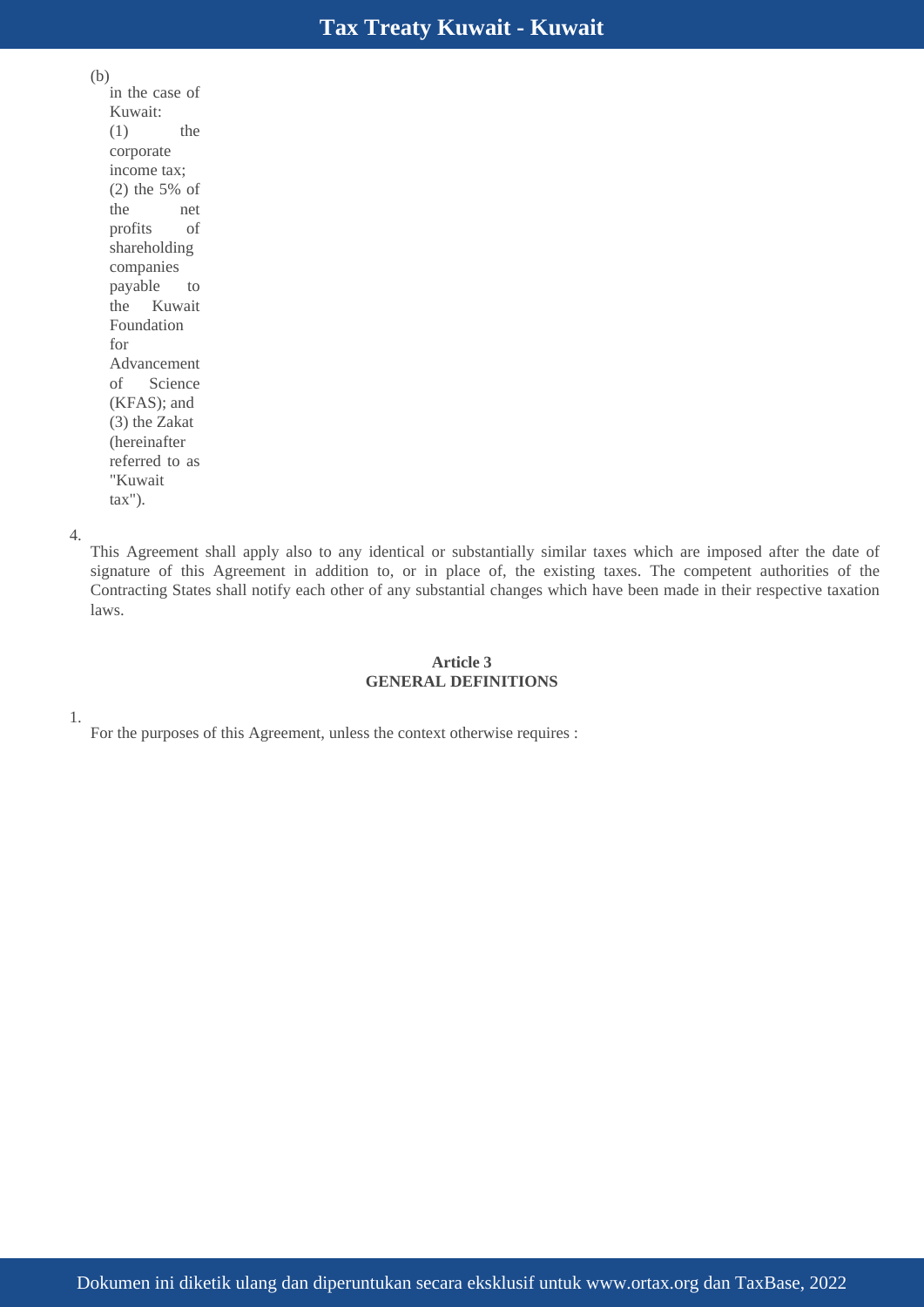(a) term "Indonesia" comprises the territory of the Republic of Indonesia as defined in its laws and the adjacent areas over which Indonesia has sovereign rights or jurisdiction in accordance with the provisions of the United Nations Convention on the Law of the Sea, 1982;

# (b)

term "Kuwait" means the State of Kuwait and includes any area beyond the territorial sea which in accordance with international law has been or may be designated under the laws of Kuwait as an area in which Kuwait may exercise sovereign rights or jurisdiction;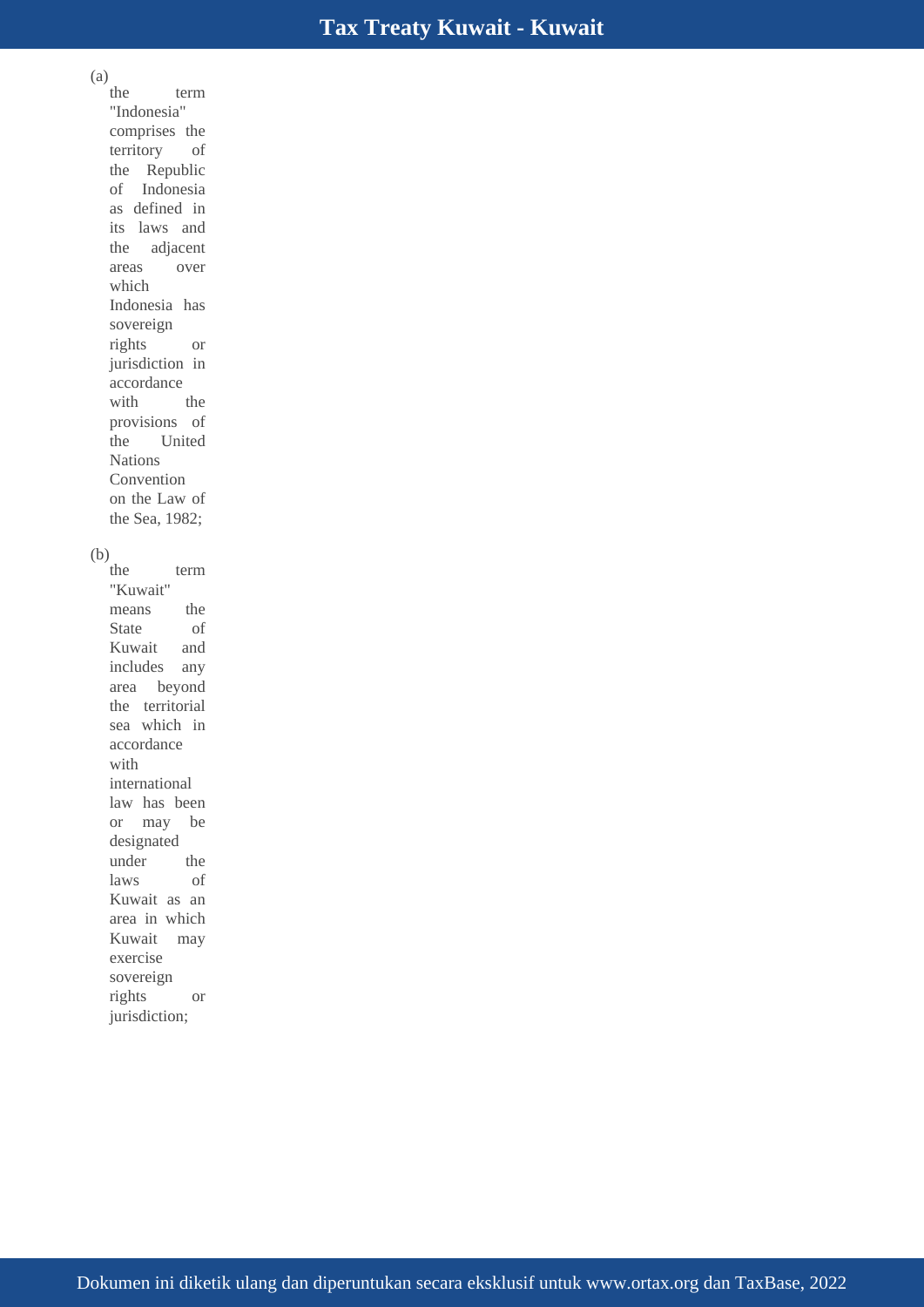(c) the terms "a Contracting State" and "the other Contracting State" mean Indonesia or Kuwait as the context requires;

(d) term "person" includes an inpidual, a company and any other body of persons;

# (e)

term "national" means any inpidual possessing the nationality of a Contracting State as well as any legal person, partnership and association deriving its status as such from the laws in force in a Contracting State;

(f) term "company" means any body corporate or any entity which is treated as a body corporate for tax purposes;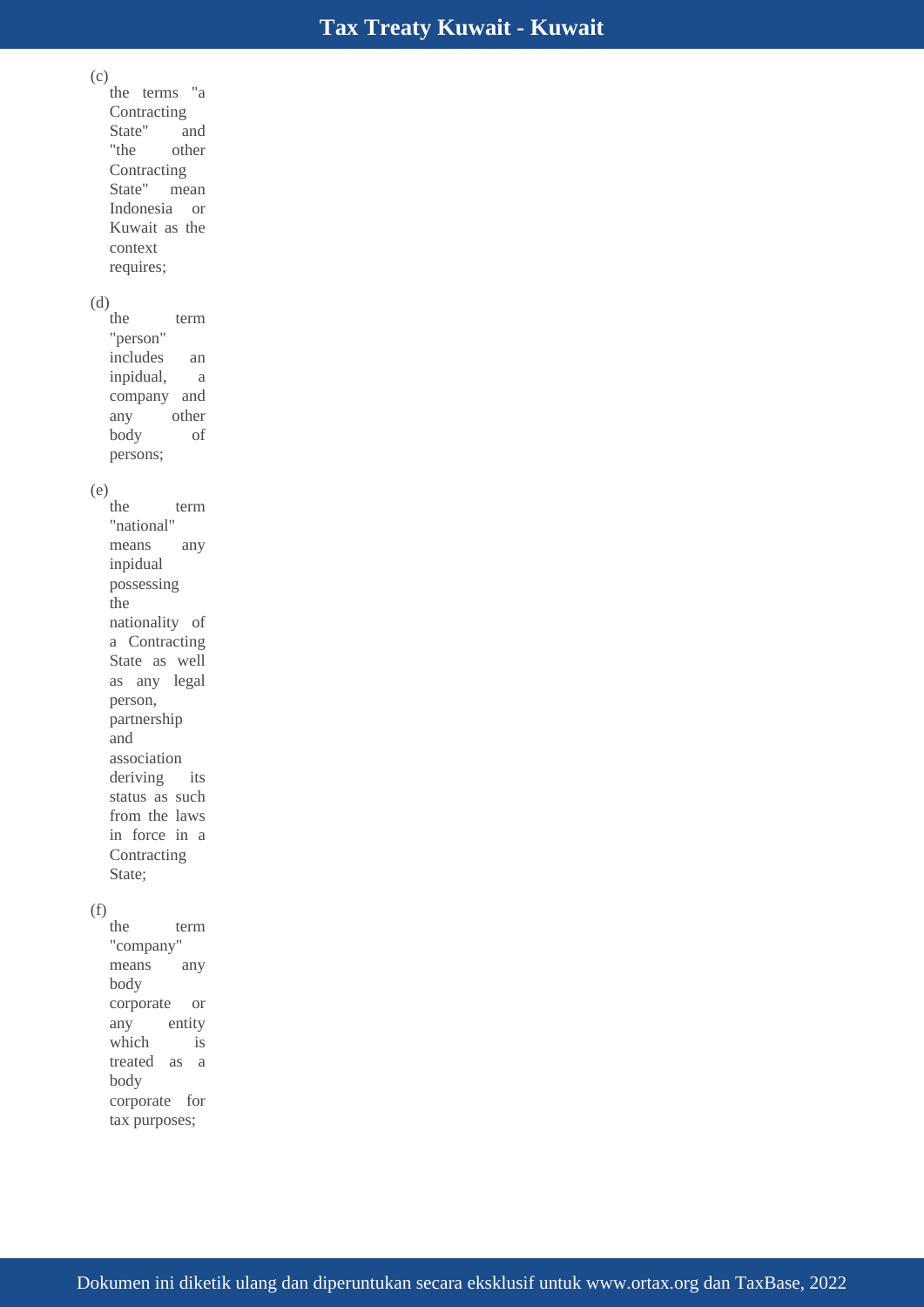$(g)$ <br>the term "enterprise of a Contracting State" and "enterprise of the other Contracting State" mean respectively an enterprise carried on by a resident of a Contracting State and an enterprise carried on by a resident of the other Contracting State;

# (h)

term "international traffic" means any transport by a ship or aircraft operated by an enterprise of a Contracting State, except when the ship or aircraft is operated solely between places in the other Contracting State;

### (i)

the term "tax" means Indonesian tax or Kuwaiti tax, as the context requires;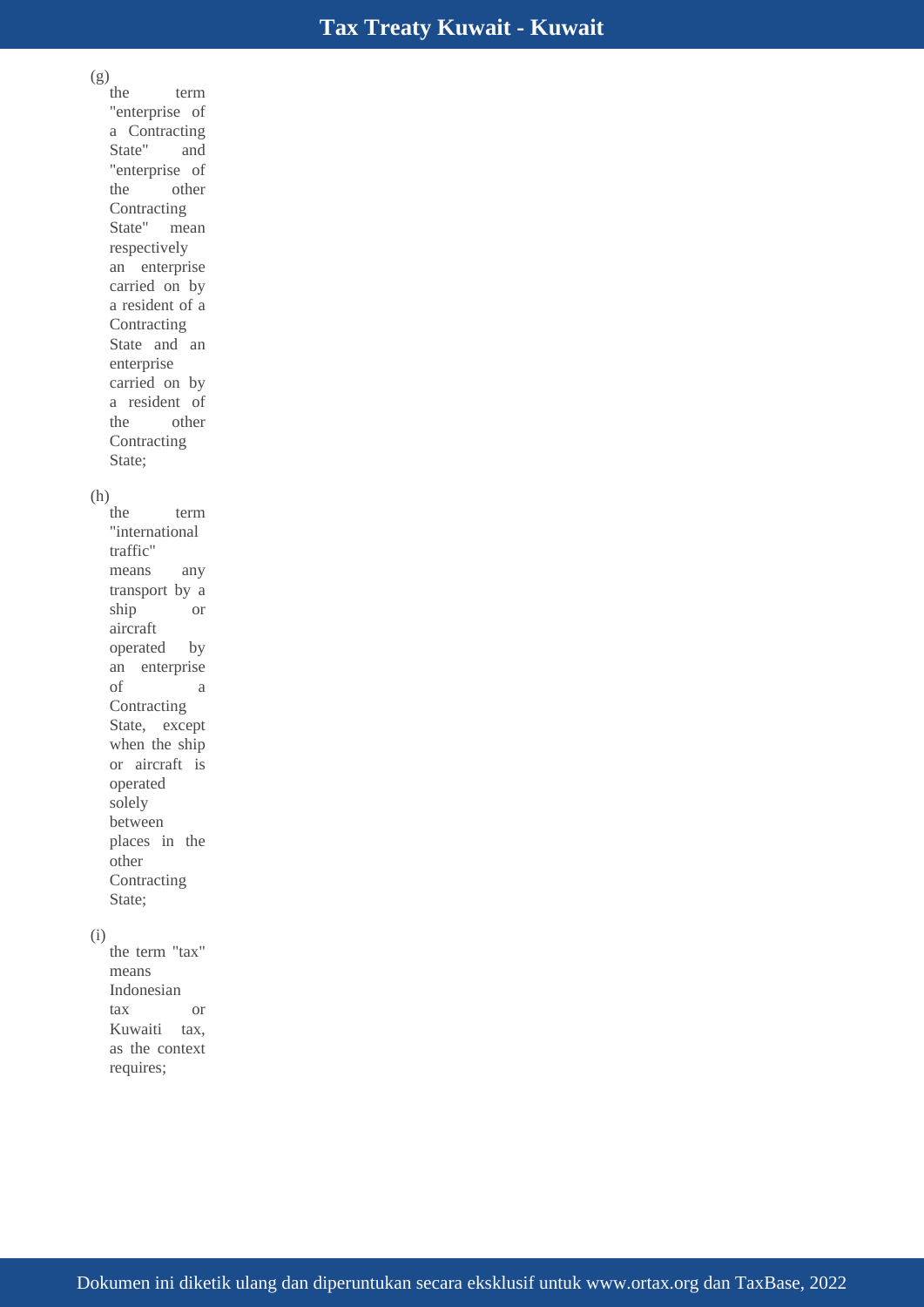(j) the term competent authority means:  $(1)$  in Indonesia: the Minister of Finance or his authorized representative;  $(2)$  in Kuwait: the Minister of Finance or his authorized representative;

2.

As regards the application of this Agreement by a Contracting State any term not defined therein shall, unless the context otherwise requires, have the meaning which it has under the law of that Contracting State concerning the taxes to which this Agreement applies.

# **Article 4 RESIDENT**

1.

For purpose of this Agreement, the term resident of a Contracting State means:

(a)

in the case of Indonesia, any person who, under the tax laws of Indonesia is liable to tax therein by reason of his domicile, residence, place of management or any other criterion of similar nature;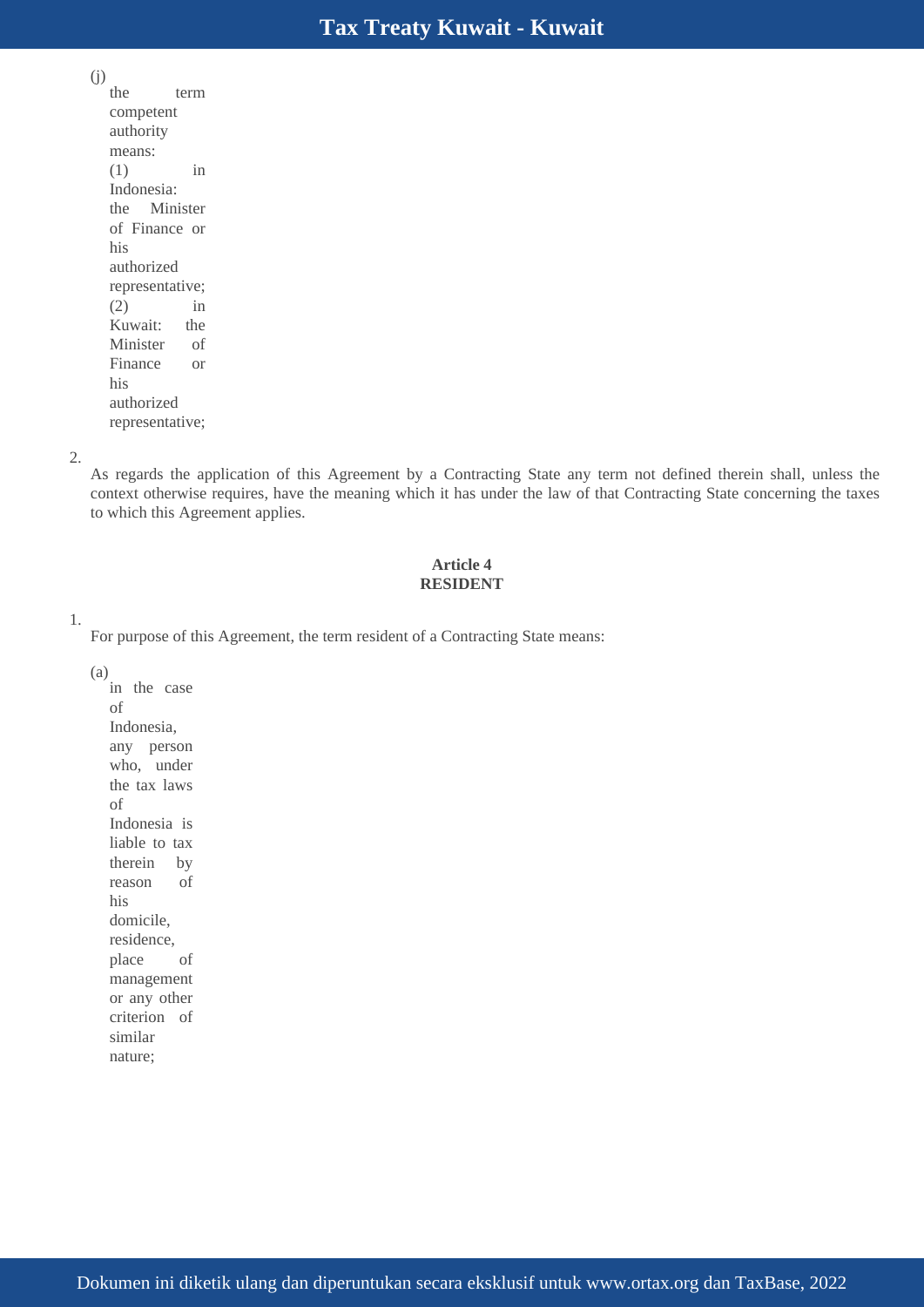(b)

in the case of Kuwait, an inpidual who has his domicile in Kuwait and is a Kuwaiti national, and a company which is incorporated in the State of Kuwait.

### 2.

For the purposes of paragraph 1, a resident of a Contracting State shall include:

(a)

the Government of that Contracting State or any political subpision or local authority thereof; and

### (b)

any government institution created in that Contracting State under public law such as a corporation, Central Bank, fund, authority, foundation, agency or other similar entity; and a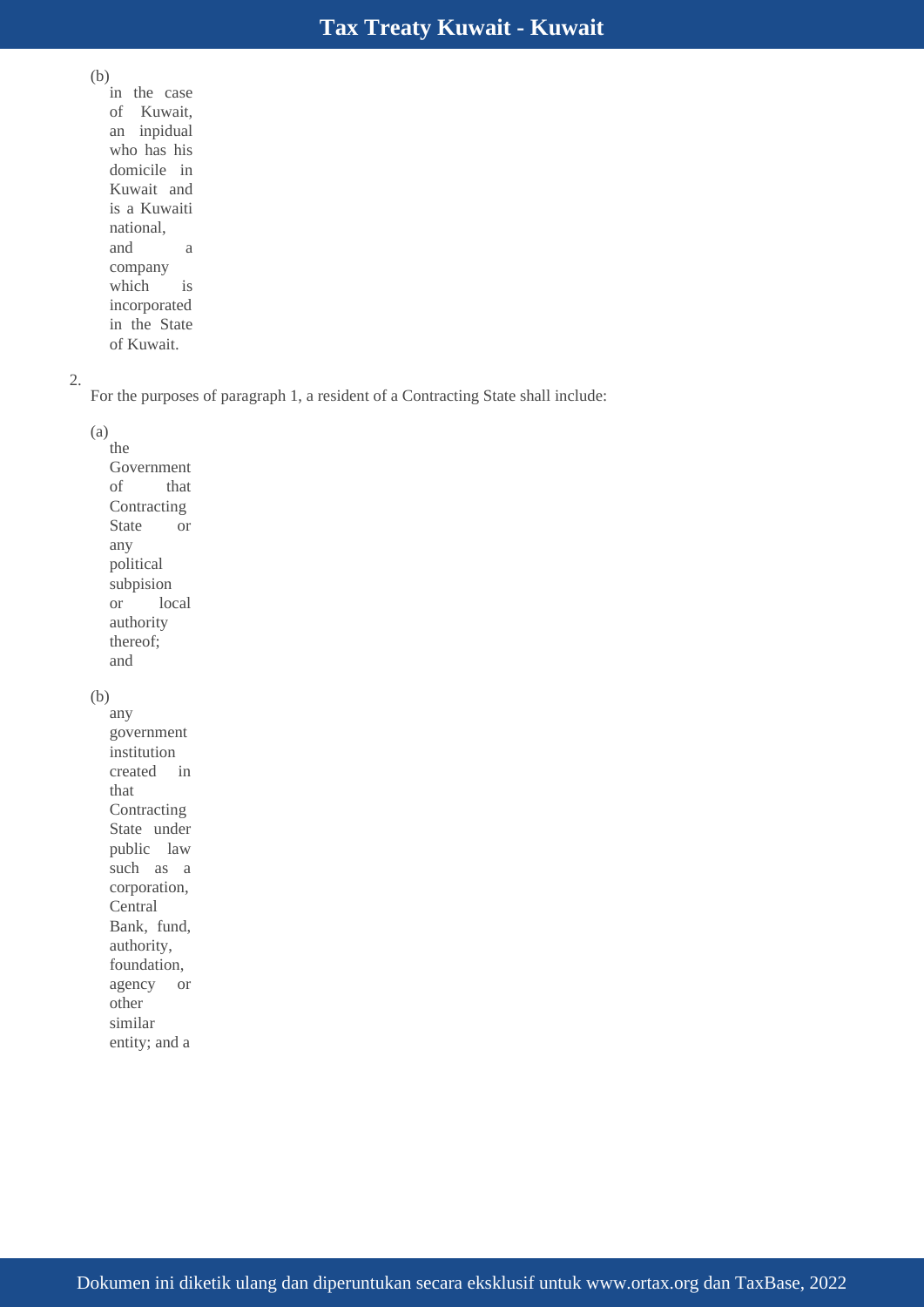(c) in the case of Kuwait, any intergovernment entity established in Kuwait in whose capital Kuwait subscribes together with other States.

### 3.

Where by reason of the provisions of paragraph 1 an inpidual is a resident, of both Contracting States, then his status shall be determined as follows:

(a)

he shall be deemed to be a resident of the State in which he has a permanent home available to him;

(b)

if he has a permanent home available to him in both Contracting<br>States, he States, shall be deemed to be a resident of the Contracting State with which his personal and economic relations are closer (centre of vital interests);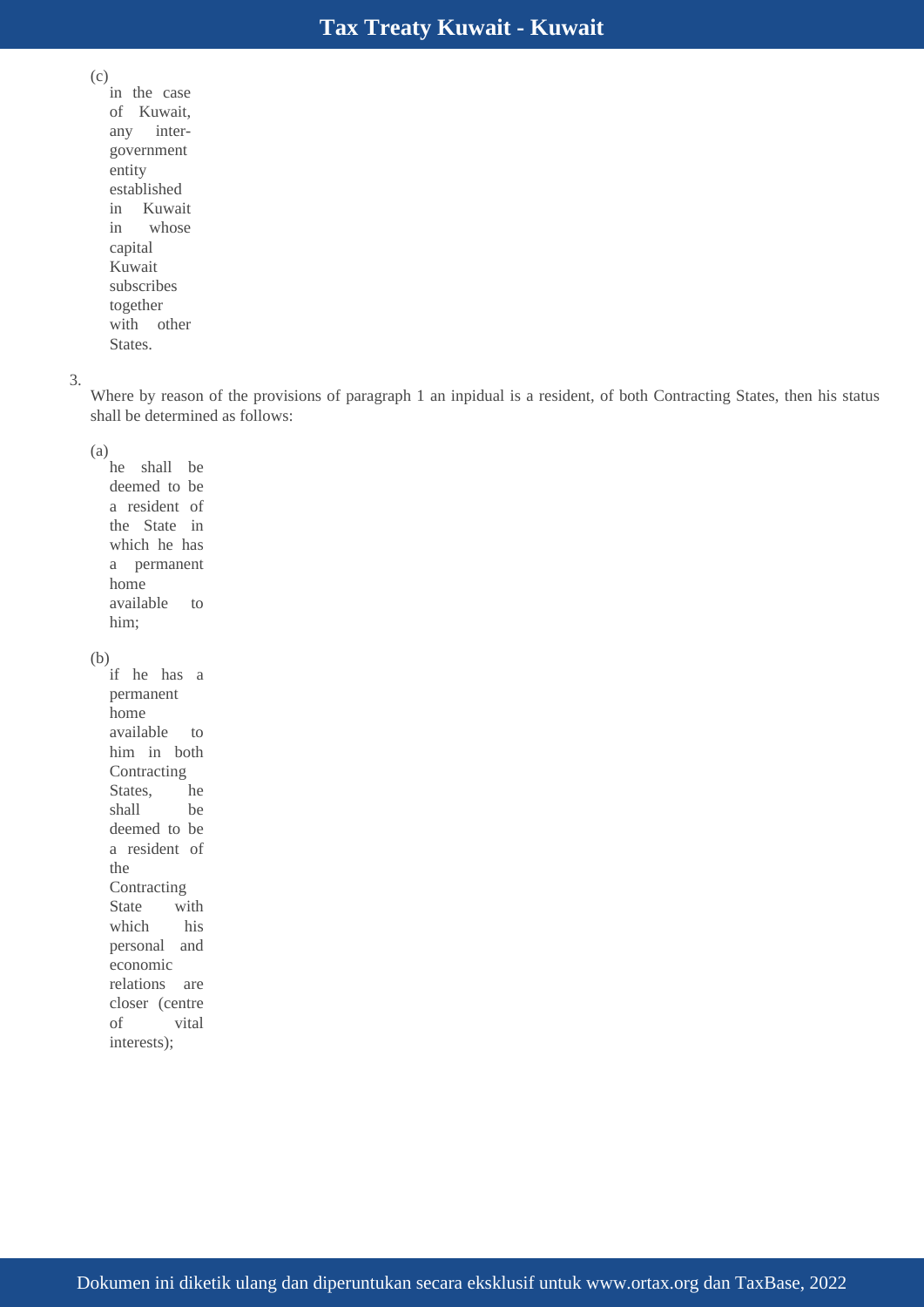$(c)$  if the Contracting State in which he has his centre of vital interests cannot be determined, or if he has not a permanent home available to him in either State, he shall be deemed to be a resident of the Contracting State in which he has an habitual abode;

## (d)

if he has an habitual abode in both Contracting States or in neither of them, he shall be deemed to be a resident of the Contracting State of which he is a national;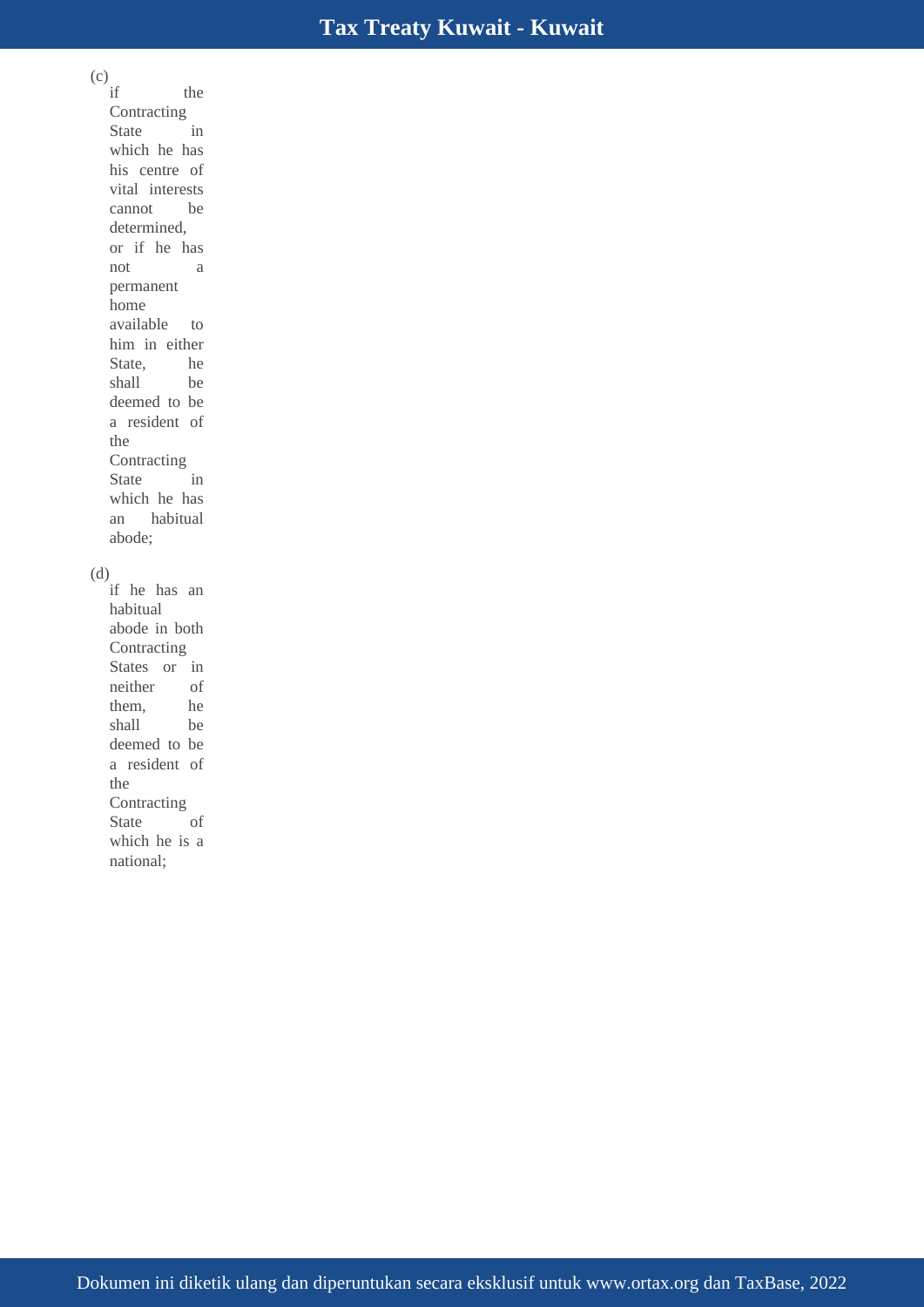(e) if his status cannot be determined under the provisions of subparagraphs (a) to (d), the competent authorities of the Contracting States shall settle the question by mutual agreement.

4.

Where by reason of the provisions of paragraph 1 a person other than an inpidual is a resident of both Contracting States, then it shall be deemed to be a resident of the Contracting State in which its place of effective management is situated, or if that cannot be established, the competent authorities of the Contracting States shall settle the question by mutual agreement.

# **Article 5 PERMANENT ESTABLISHMENT**

1.

For the purposes of this Agreement, the term "permanent establishment" means a fixed place of business through which the business of an enterprise is wholly or partly carried on.

### 2.

The term "permanent establishment" includes especially:

(a)a place of management; (b)a branch; (c)an office; (d)a factory; (e)a workshop; (f) a warehouse or premises used as safes outlet; (g)a farm or plantation;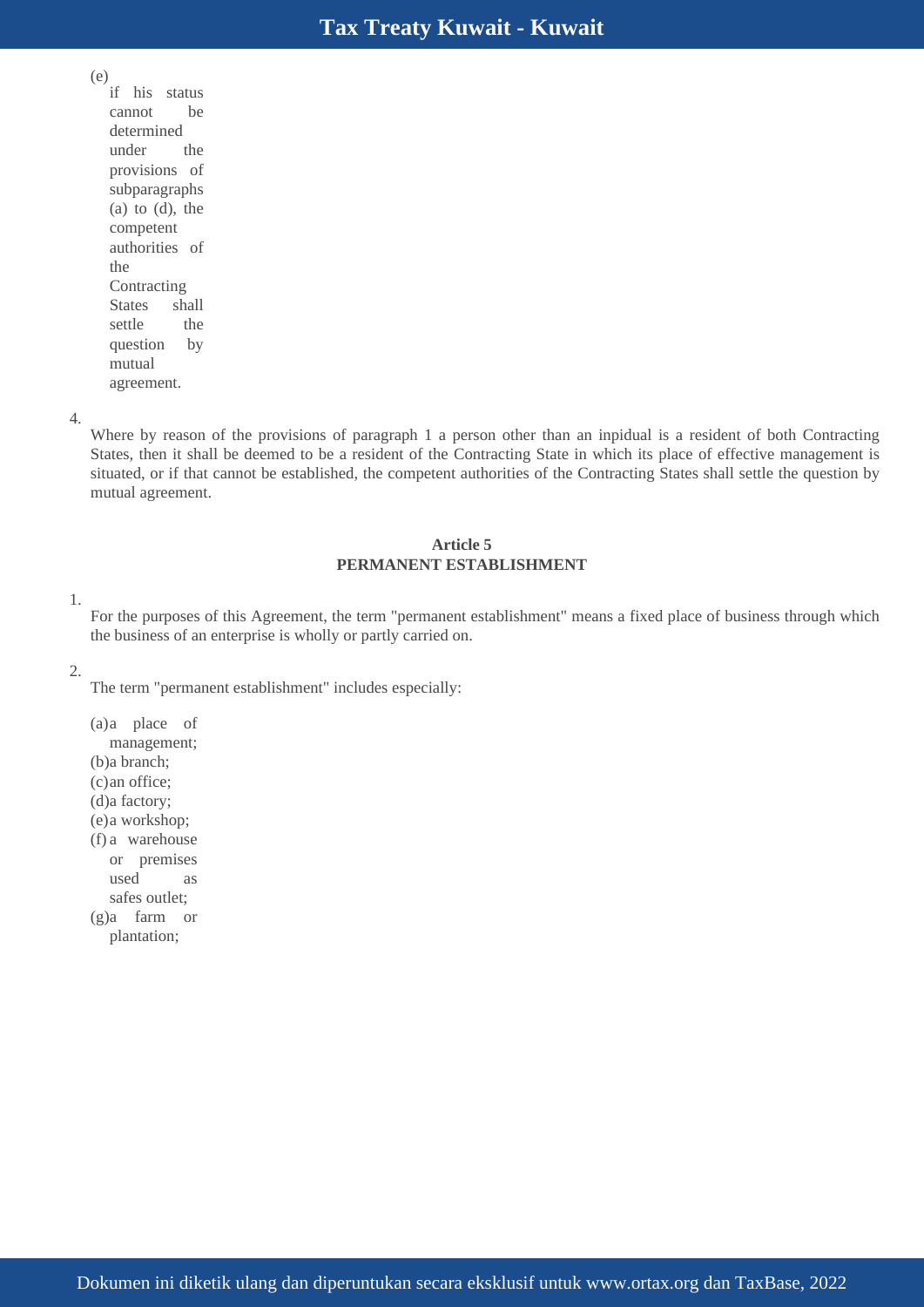(h) a mine, an oil or gas well, a quarry or any other place of extraction of natural resources, drilling rig or working ship used for exploration or exploitation of natural resources.

#### 3.

A building site or a construction, assembly or installation project or a supervisory activity in connection therewith constitutes a permanent establishment only if such site, project or activity continues for a period of more than three months.

#### 4.

The furnishing of services, including consultancy services, by an enterprise of a Contracting State through employees or other engaged personnel in the other Contracting State constitutes a permanent establishment provided that such activities continue for the same project or a connected project for a period or periods aggregating more than three months within any twelve-month period.

#### 5.

An enterprise of a Contracting State shall be deemed to have a permanent establishment in the other Contracting State if substantial equipment in that other Contracting State is being used or installed by, for or under contract with the enterprise.

### 6.

Notwithstanding the preceding provisions of this Article, the term "permanent establishment" shall be deemed not to include:

### (a)

the use of facilities solely for the purpose of storage, display of goods or merchandise belonging to the enterprise;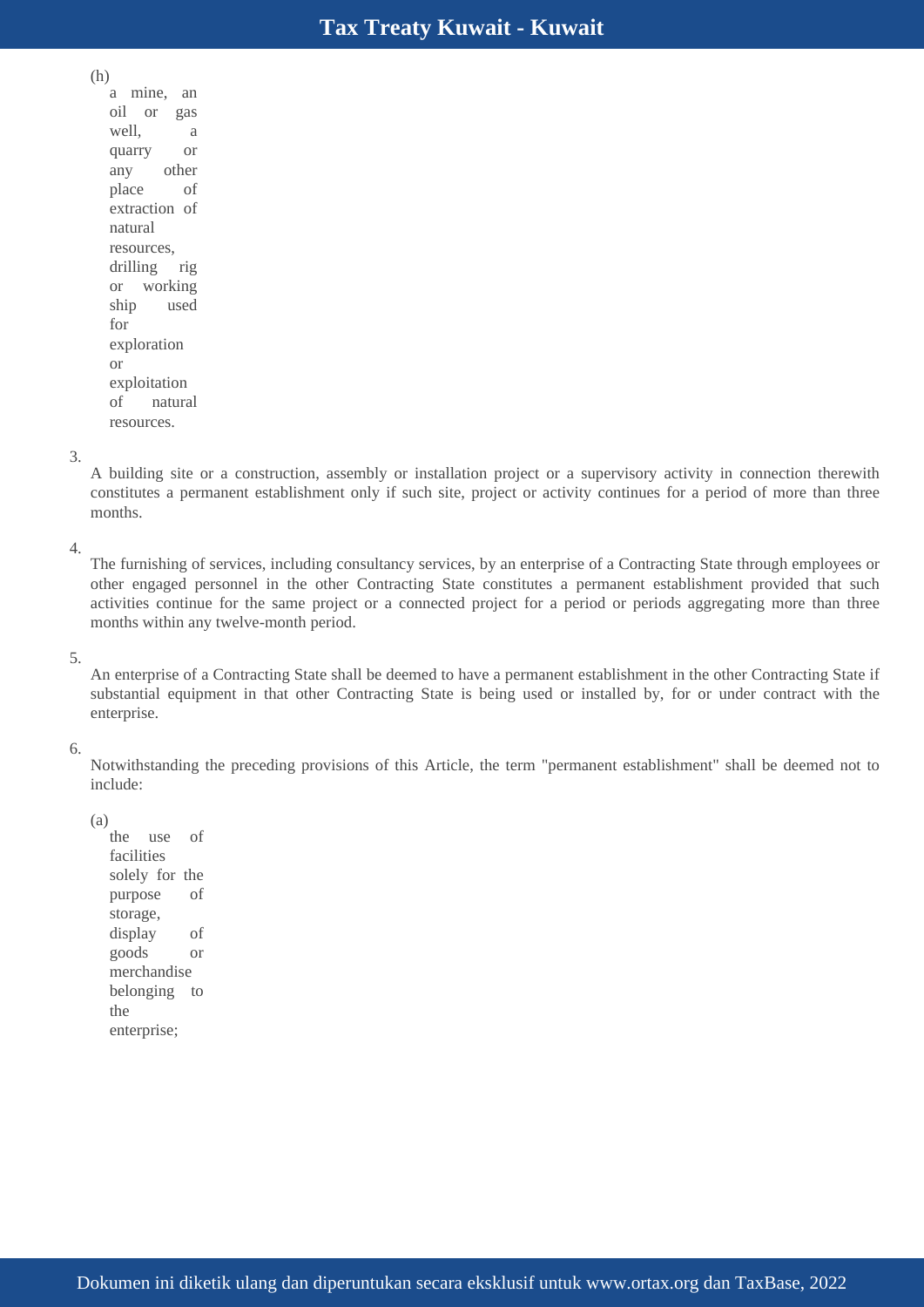(b)

the maintenance of a stock of goods or merchandise belonging to the enterprise solely for the purpose of storage or display;

# $(c)$

the maintenance of a stock of goods or merchandise belonging to the enterprise solely for the purpose of processing by another enterprise;

### (d)

the maintenance of a fixed place of business solely for the purpose of purchasing goods or merchandise or for the purpose of advertising or the collection or supply of information, for the enterprise;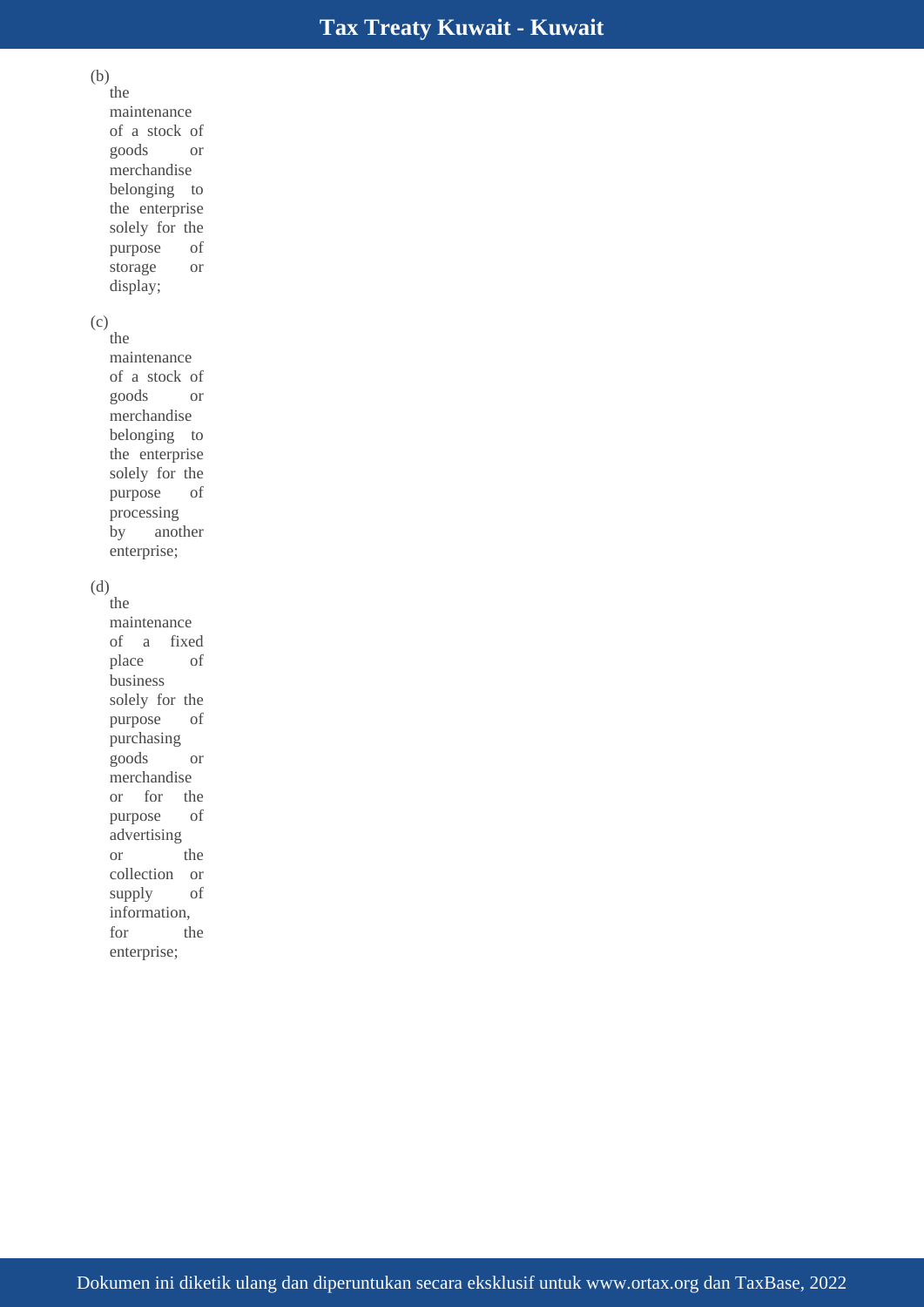the maintenance of a fixed place of business solely for the purpose of carrying on, for the enterprise, any other activity of a preparatory or auxiliary character;

### (f)

(e)

the maintenance of a fixed place of business solely for any combination of activities mentioned in subparagraphs (a) to (e), provided that the overall activity of the fixed place of business resulting from this combination is of a preparatory or auxiliary character.

#### 7.

Notwithstanding the provisions of paragraphs 1 and 2 above, where a person -- other than an agent of an independent status to which paragraph 8 applies -- is acting in a Contracting State on behalf of an enterprise of the other Contracting State, that enterprise shall be deemed to have a permanent establishment in the first-mentioned Contracting State, in respect of any activities which that person undertakes for the enterprise, if: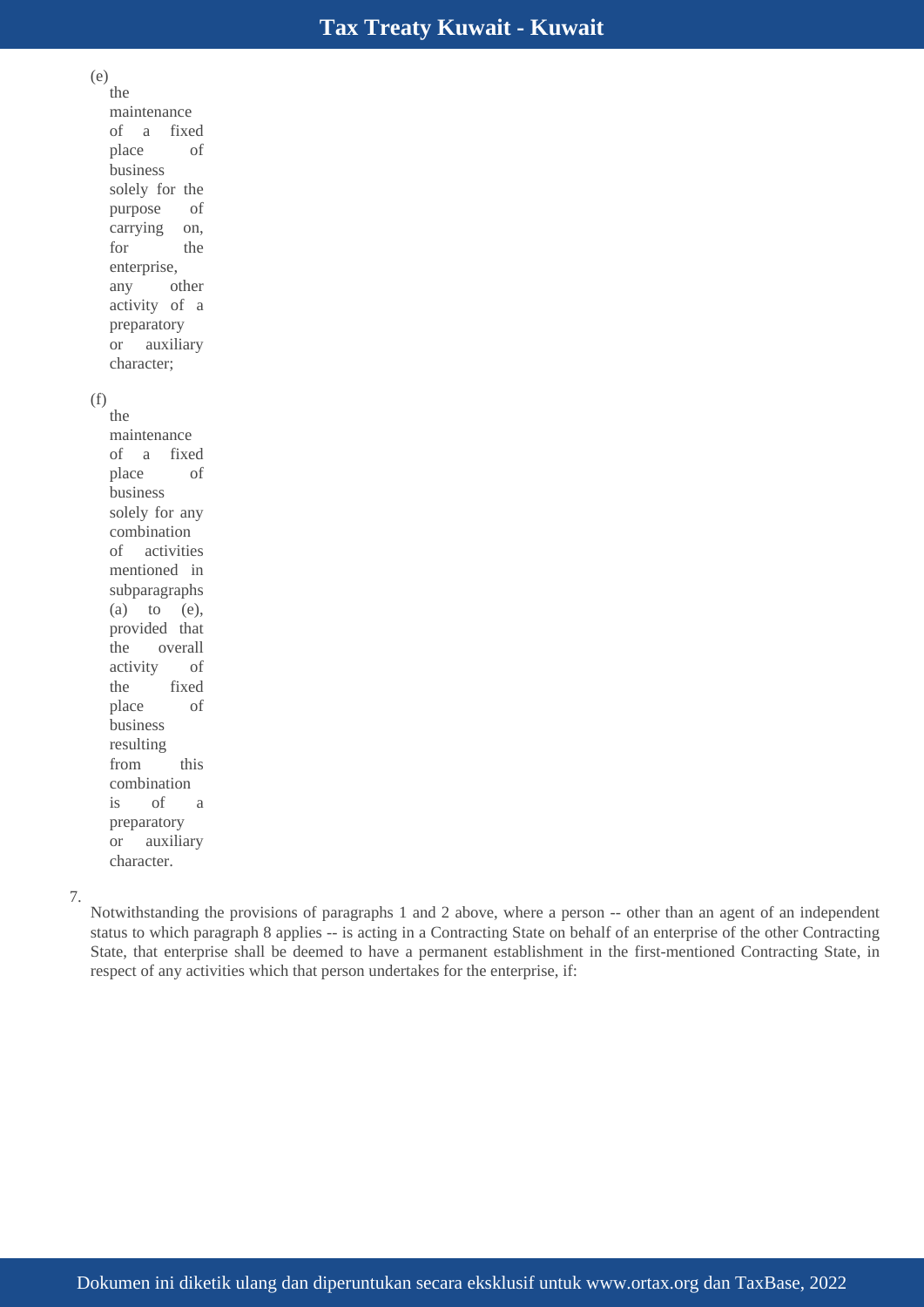he has and habitually exercises in the firstmentioned Contracting State a general authority to negotiate and conclude contracts in the name of such enterprise; or (b) he has no such authority, but habitually maintains in the firstmentioned Contracting State a stock of goods or merchandise belonging to such enterprise from which he regularly delivers goods or merchandise

on behalf of

such enterprise;

or

(a)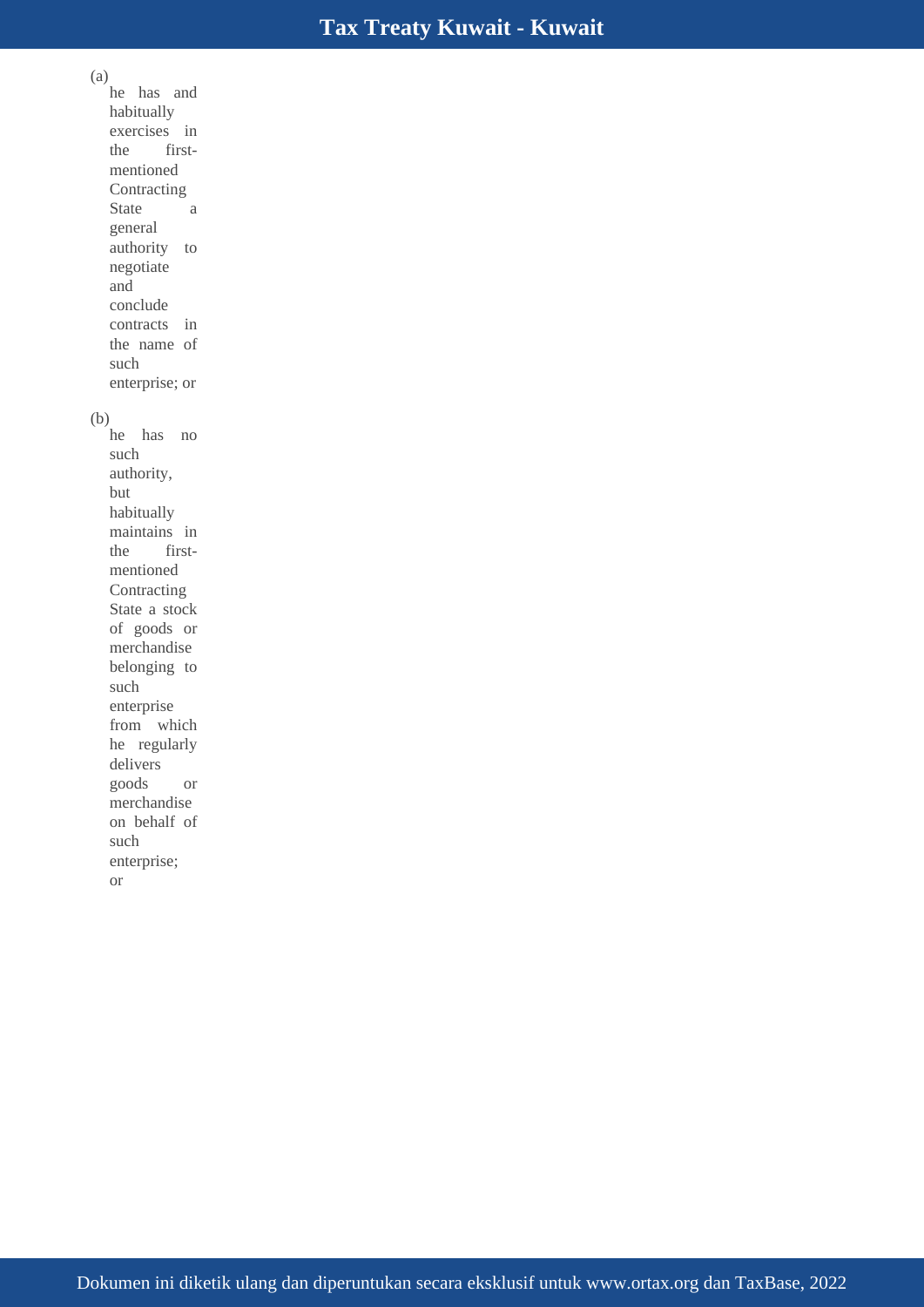(c)

he habitually secures orders in the firstmentioned **Contracting** State, exclusively or almost exclusively for the enterprise itself or for such enterprise and other enterprises which are controlled by it or have a controlling interest in it; or

### (d)

in so acting, he manufactures in that Contracting State for the enterprise goods or merchandise belonging to the enterprise.

8.

An insurance enterprise of a Contracting State shall, except with regard to reinsurance, be deemed to have a permanent establishment in the other Contracting State if it collects premiums in that other Contracting State or insures risks situated therein through an employee or through a representative who is not an agent of an independent status within the meaning of paragraph 9.

9.

An enterprise of a Contracting State shall not be deemed to have a permanent establishment in the other Contracting State merely because it carries on business in that other Contracting State through a broker, general commission agent or any other agent of an independent status, provided that such persons are acting in the ordinary course of their business. However, when the activities of such an agent are devoted wholly or almost wholly on behalf of that enterprise, he will not be considered an agent of an independent status within the meaning of this paragraph.

10.

The fact that a company which is a resident of a Contracting State controls or is controlled by a company which is a resident of the other Contracting State, or which carries on business in that other Contracting State (whether through a permanent establishment or otherwise), shall not of itself constitute either company a permanent establishment of the other.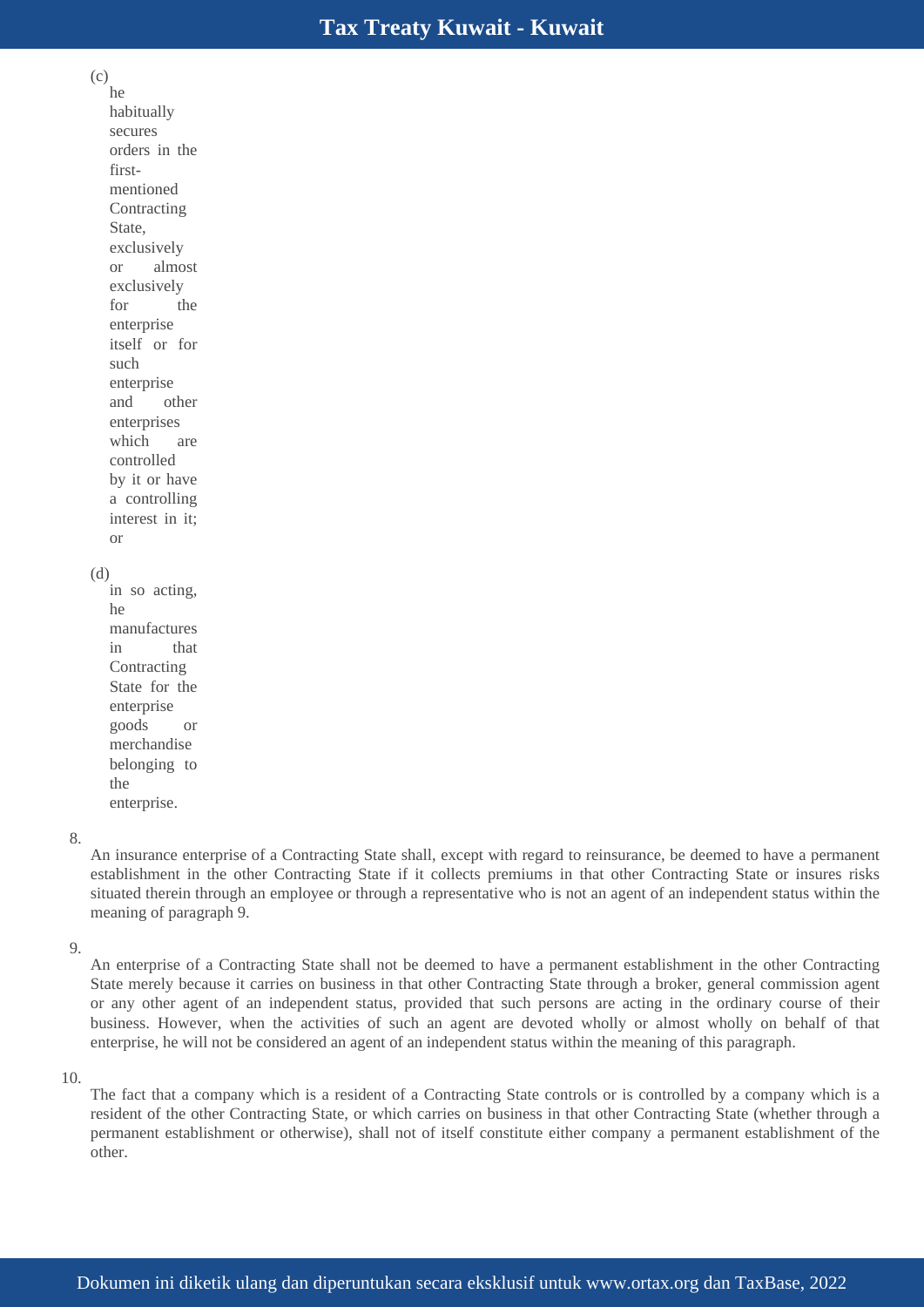# **Article 6 INCOME FROM IMMOVABLE PROPERTY**

1.

Income derived by a resident of a Contracting State from immovable property (including income from agriculture of forestry) situated in the other Contracting State may be taxed in that other Contracting State, but the tax so charged shall be reduced by an amount equal to (50%) fifty per cent of such tax.

### 2.

The term "immovable property" shall have the meaning which it has under the law of the Contracting State in which the property in question is situated. The term shall in any case include property accessory to immovable property, livestock and equipment used in agriculture and forestry, rights to which the provisions of general law respecting landed property apply, usufruct of immovable property and rights to variable or fixed payments as consideration for the working of, or the right to work, mineral deposits, sources and other natural resources; ships and aircraft shall not be regarded as immovable property.

#### 3.

The provisions of paragraph 1 shall apply to income derived from the direct use, letting, or use in any other form of immovable property.

#### 4.

The provisions of paragraphs 1 and 3 shall also apply to the income from immovable property of an enterprise and to income from immovable property used for the performance of independent personal services.

# **Article 7 BUSINESS PROFITS**

1.

The profits of an enterprise of a Contracting State shall be taxable only in that Contracting State unless the enterprise carries on business in the other Contracting State through a permanent establishment situated therein. If the enterprise carries on business as aforesaid, the profits of an enterprise may be taxed in the other Contracting State but only so much of them as is attributable to:

(a)that

permanent establishment; (b)sales in that other **Contracting** State of goods or merchandise of the same or similar kind as those sold through that permanent establishment; or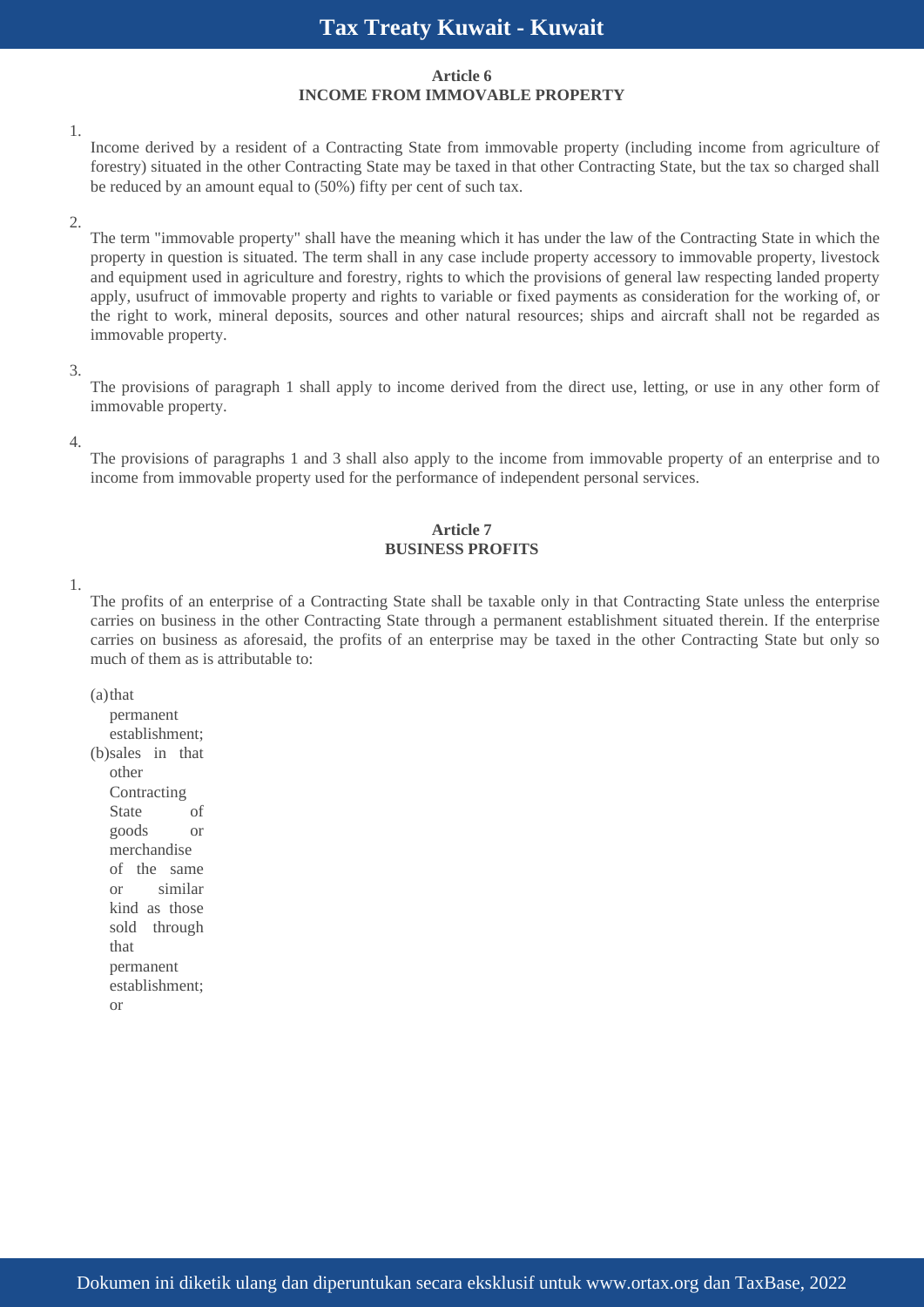(c)other business activities carried on in that other **Contracting** State of the same or similar kind as those effected through that permanent establishment.

#### 2.

Subject to the provisions of paragraph 3, where an enterprise of a Contracting State carries on business in the other Contracting State through a permanent establishment situated therein, there shall in each Contracting State be attributed to that permanent establishment the profits which it might be expected to make if it were a distinct and separate enterprise engaged in the same or similar activities under the same or similar conditions and dealing wholly independently with the enterprise of which it is a permanent establishment.

3.

In determining the profits of a permanent establishment, there shall be allowed as deductions expenses which are incurred for the purposes of the permanent establishment, including executive and general administrative expenses so incurred, whether in the Contracting State in which the permanent establishment is situated or elsewhere. However, no such deduction shall be allowed in respect of amounts, if any, paid (otherwise than towards reimbursement of actual expenses) by the permanent establishment to the head office of the enterprise or any of its other offices, by way of royalties, fees or other similar payments in return for the use of patents or other rights, or by way of commission, for specific services performed or for management, or, except in the case of a banking enterprise, by way of interest on moneys lent to the permanent establishment. Likewise, no account shall be taken, in the determination of the profits of a permanent establishment, for amounts charged (otherwise than towards reimbursement of actual expenses), by the permanent establishment to the head office of the enterprise or any of its other offices, by way of royalties, fees or their similar payments in return for the use of patents or other rights, or by way of commission for specific services performed or for management, or, except in the case of a banking enterprise, by way of interest on moneys lent to the head office or any of its other offices.

### 4.

No profits shall be attributed to a permanent establishment by reason of the mere purchase by that permanent establishment of goods or merchandise for the enterprise.

5.

Insofar as it has been customary in a Contracting State to determine the profits to be attributed to a permanent establishment on the basis of an apportionment of the total profits of the enterprise to its various parts, nothing in paragraph 2 shall preclude that Contracting State from determining the profits to be taxed by such an apportionment as may be customary; the method of apportionment adopted shall, however, be such that the result shall be in accordance with the principles contained in this Article. I

### 6.

Where profits include items of income which are dealt with separately in other Articles of this Agreement, then the provisions of those Articles shall not be affected by the provisions of this Article.

7.

If the information available to the competent authority of a Contracting State is inadequate to determine the profits to be attributed to the permanent establishment of an enterprise, nothing in paragraph 2 shall affect the application of any law of that Contracting State relating to the determination of the tax liability of that permanent establishment by making of an estimate of the profits to be taxed of that permanent establishment by the competent authority of the Contracting State, provided that the law shall be applied, so far as the information available to the competent authority permits, in accordance with the principles of this Article.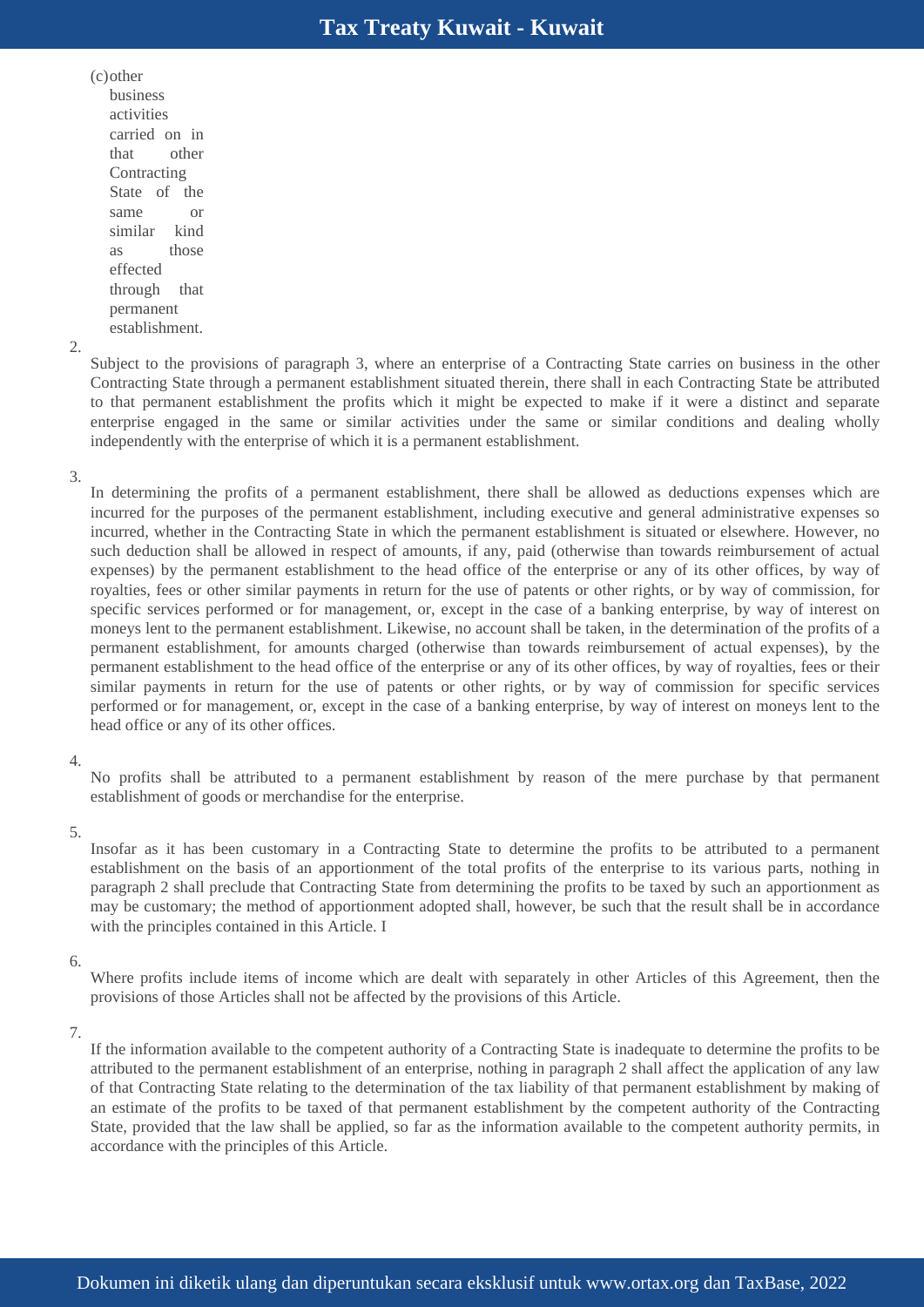For the purpose of the preceding paragraphs, the profits to be attributed to the permanent establishment shall be determined by the same method year by year unless there is good and sufficient reason to the contrary.

# **Article 8 INTERNATIONAL TRAFFIC**

1.

8.

Profits derived by an enterprise of a Contracting State from the operation of ships or aircraft in international traffic shall be taxable only in that Contracting State.

2.

The provisions of paragraph 1 shall also apply to profits derived from the participation in a pool, a joint business or an international operating agency.

# **Article 9 ASSOCIATED ENTERPRISES**

| ٠ |   |
|---|---|
|   | u |
|   |   |

Where:

(a)

an enterprise of a Contracting State participates directly or indirectly in the management, control or capital of an enterprise of the other Contracting State, or

(b)

the same persons participate directly or indirectly in the management, control or capital of an enterprise of a Contracting State and an enterprise of the other Contracting State,

Dokumen ini diketik ulang dan diperuntukan secara eksklusif untuk www.ortax.org dan TaxBase, 2022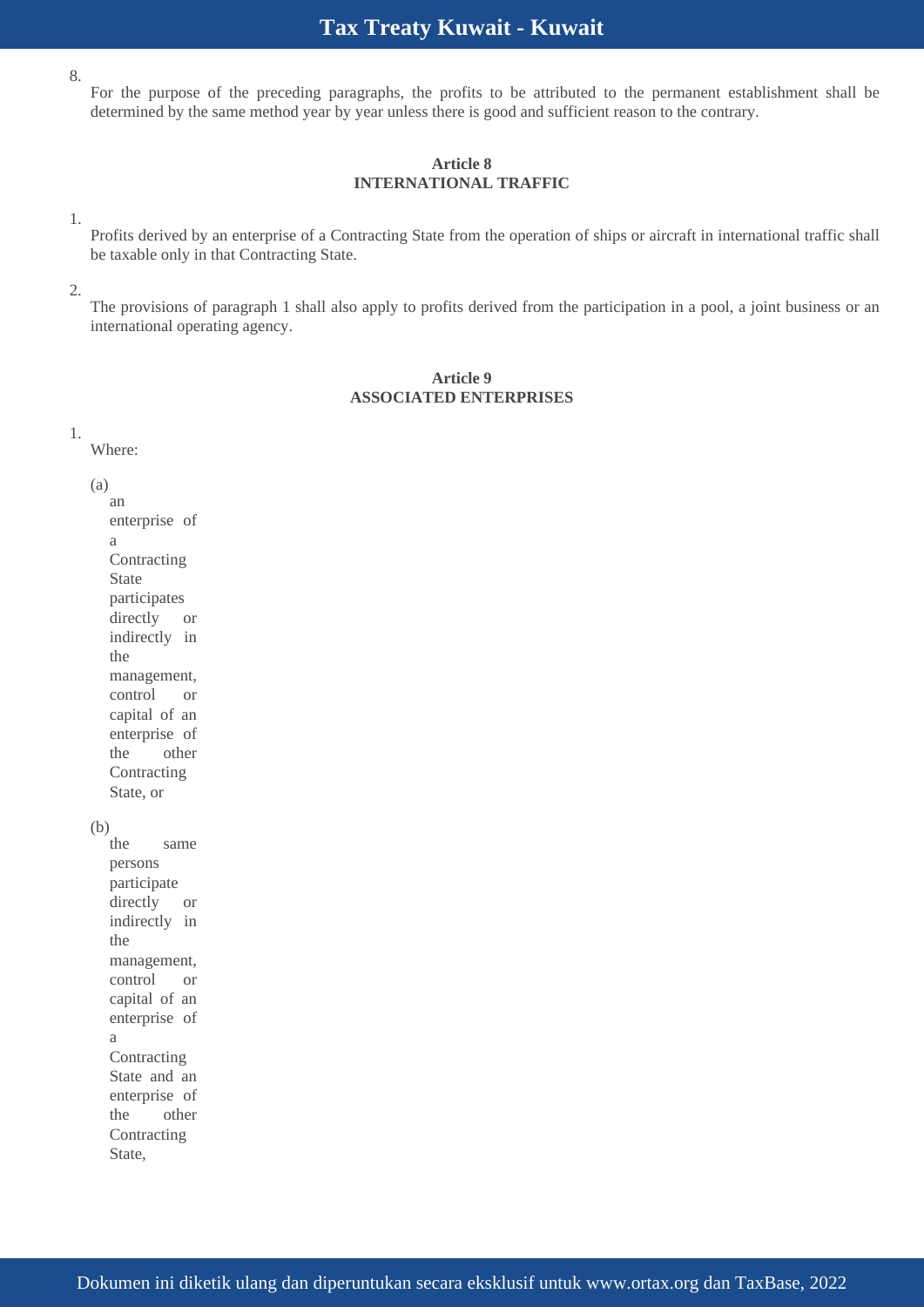and in either case conditions are made or imposed between the two enterprises in their commercial or financial relations which differ from those which would be made between independent enterprises, then any profits which would, but for those conditions, have accrued to one of the enterprises, but, by reason of those conditions, have not so accrued, may be included in the profits of that enterprise and taxed accordingly.

2.

Where one of the Contracting States includes in the profits of an enterprise of that Contracting State -- and taxes accordingly -- profits on which an enterprise of the other Contracting State has been charged to tax in that other Contracting State and the profits so included are profits which would have accrued to the enterprise of the firstmentioned Contracting State if the conditions made between the two enterprises had been those which would have been made between independent enterprises, then that other Contracting State shall make an appropriate adjustment to the amount of the tax charged therein on those profits. In determining such adjustment, due regard shall be had to the other provisions of this Agreement and the competent authorities of the Contracting States shall, if necessary, consult each other. However, in such circumstances, a Contracting State shall not adjust the profits of an enterprise after the expiry of the time limits provided under its statute of limitations.

## **Article 10 DIVIDENDS**

1.

Dividends paid by a company which is a resident of a Contracting State to a resident of the other Contracting State may be taxed in that other Contracting State.

 $\gamma$ 

However, such pidends may also be taxed in the Contracting State of which the company paying the pidends is a resident and according to the laws of that State, but the tax so charged shall not exceed 10% (ten per cent) of the gross amount of the pidends.

This paragraph shall not affect the taxation of the company in respect of the profits out of which the pidends are paid.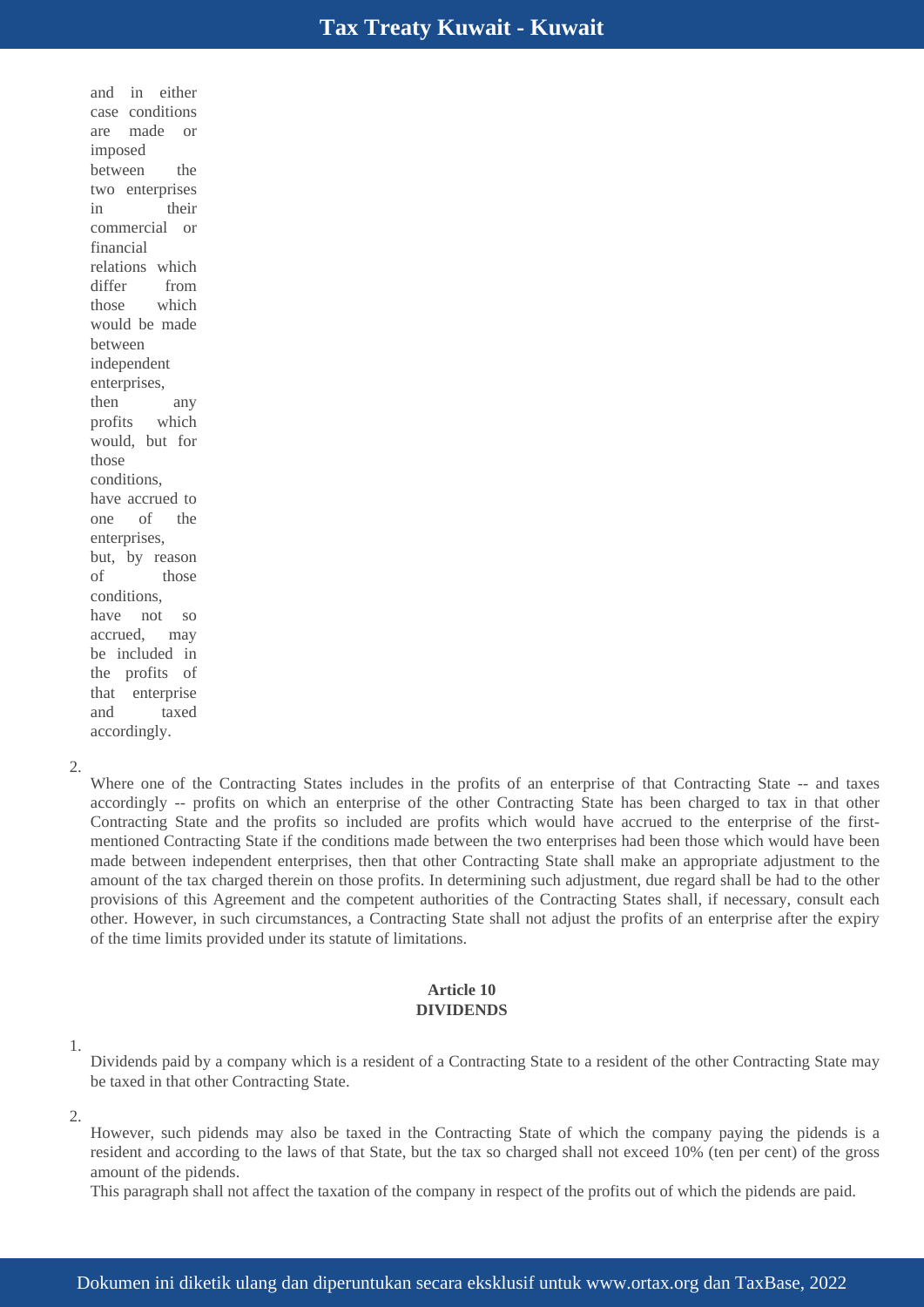Notwithstanding the provisions of paragraphs 1 and 2, pidends paid by a company which is a resident of a Contracting State shall not be taxable in that Contracting State if the beneficial owner of the pidends is the Government of the other Contracting State or any governmental institution or other entity thereof, as defined in paragraph 2 of Article 4.

### 4.

3.

The term "pidends" as used in this Article means income from shares, "jouissance" shares or "jouissance" rights, mining shares, founders' shares or other rights, not being debt-claims, participating in profits, as well as income from other corporate rights assimilated to income from shares by the taxation law of the Contracting State of which the company making the distribution is a resident.

5.

The provisions of paragraphs 1, 2 and 3 shall not apply if the beneficial owner of the pidends, being a resident of a Contracting State carries on business in the other Contracting State of which the company paying the pidends is a resident, through a permanent establishment situated therein, or performs in that other State independent personal services from a fixed base situated therein, and the holding in respect of which the pidends are paid is effectively connected with such permanent establishment or fixed base. In such case the provisions of Article 7 or Article 14, as the case may be, shall apply.

### 6.

Where a company which is a resident of a Contracting State derives profits or income from the other Contracting State, that other Contracting State may not impose any tax on the pidends paid by the company, except insofar as such pidends are paid to a resident of that other Contracting State or insofar as the holding in respect of which the pidends are paid is effectively connected with a permanent establishment or a fixed base situated in that other Contracting State, nor subject the company's undistributed profits to a tax on the company's undistributed profits, even if the pidends paid or the undistributed profits consist wholly or partly of profits or income arising in such other Contracting State.

7.

Notwithstanding any other provisions of this Agreement where a company which is a resident of a Contracting State has a permanent establishment in the other Contracting State, the profits of the permanent establishment may be subjected to an additional tax in that other State in accordance with its law, but the additional tax so charged shall not exceed 10% (ten per cent) of the amount of such profits after deducting therefrom income tax and other taxes on income imposed thereon in that other State. However, this additional tax will be applicable only if such profits are transferred to the parent company of the permanent establishment within the 12 (twelve) months period after the profits are accrued.

8.

The rate of tax in paragraphs 2 and 7 shall not affect the rate of tax applied in any production sharing contracts or any other similar contracts relating to oil and gas sector or other mining sector concluded by the Government of Indonesia, its instrumentality, its relevant state oil and gas company or any other entity thereof with a person who is a resident of the other Contracting State.

# **Article 11 INTEREST**

1.

Interest derived from sources within one of the Contracting States by a resident of the other Contracting State may be taxed by both Contracting States.

However, the rate of tax imposed by one of Contracting States on interest derived from sources within that Contracting State and beneficially owned by resident of the other Contracting State shall not exceed 5% (five per cent) of the gross amount of such interest. Notwithstanding the preceding provisions, interest arising in a Contracting State shall not be taxable in that Contracting State if the beneficial owner of the interest is: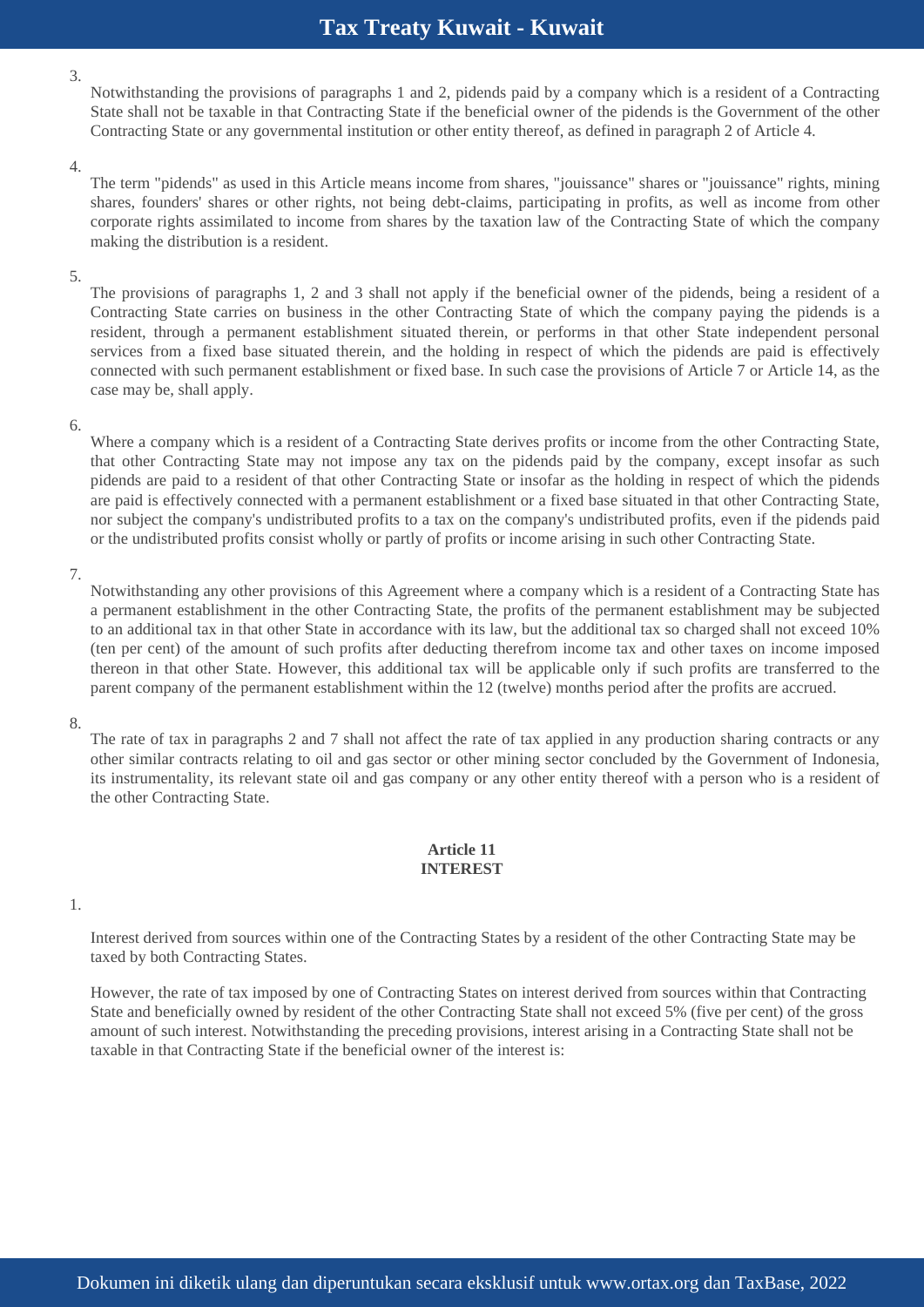(a)the Government of the other Contracting State or any governmental institution or other entity thereof, as defined in paragraph 2 of Article 4; or (b)a company which is a resident of the other **Contracting** State and is controlled or at least 25% (twenty-five per cent) of its capital is owned directly or indirectly by the government or governmental institution of that other **Contracting** State or other entity thereof, as defined in paragraph 2 of Article 4.

2.

The term "interest" as used in this Article means income from debt-claims of every kind, whether or not secured by mortgage and whether or not carrying a right to participate in the debtor's profits, and in particular, income from government securities and income from bonds or debentures, including premium and prizes attaching to such securities, bonds or debentures, as well as income assimilated to income from money lent under the taxation law of the Contracting State in which the income arises, including interest on deferred payment sales.

3.

The provisions of paragraph 1 shall not apply if the beneficial owner of the interest, being a resident of a Contracting State, carries on business in the other Contracting State in which the interest arises, through a permanent establishment situated therein, or performs in that other Contracting State independent personal services from a fixed base situated therein, and the debt-claim in respect of which the interest is paid is effectively connected with such permanent establishment or fixed base. In such case the provisions of Article 7 or Article 14, as the case may be, shall apply. ich the interest is paid is effectively connected with such permanent establishment of fixed base. In such case the provisions of Article 7 or Article 14, as the case may be, shall apply.

4.

Interest shall be deemed to arise in a Contracting State when the payer is that State itself, a political subpision, a local authority or a resident of that Contracting State. Where, however, the person paying the interest, whether he is a resident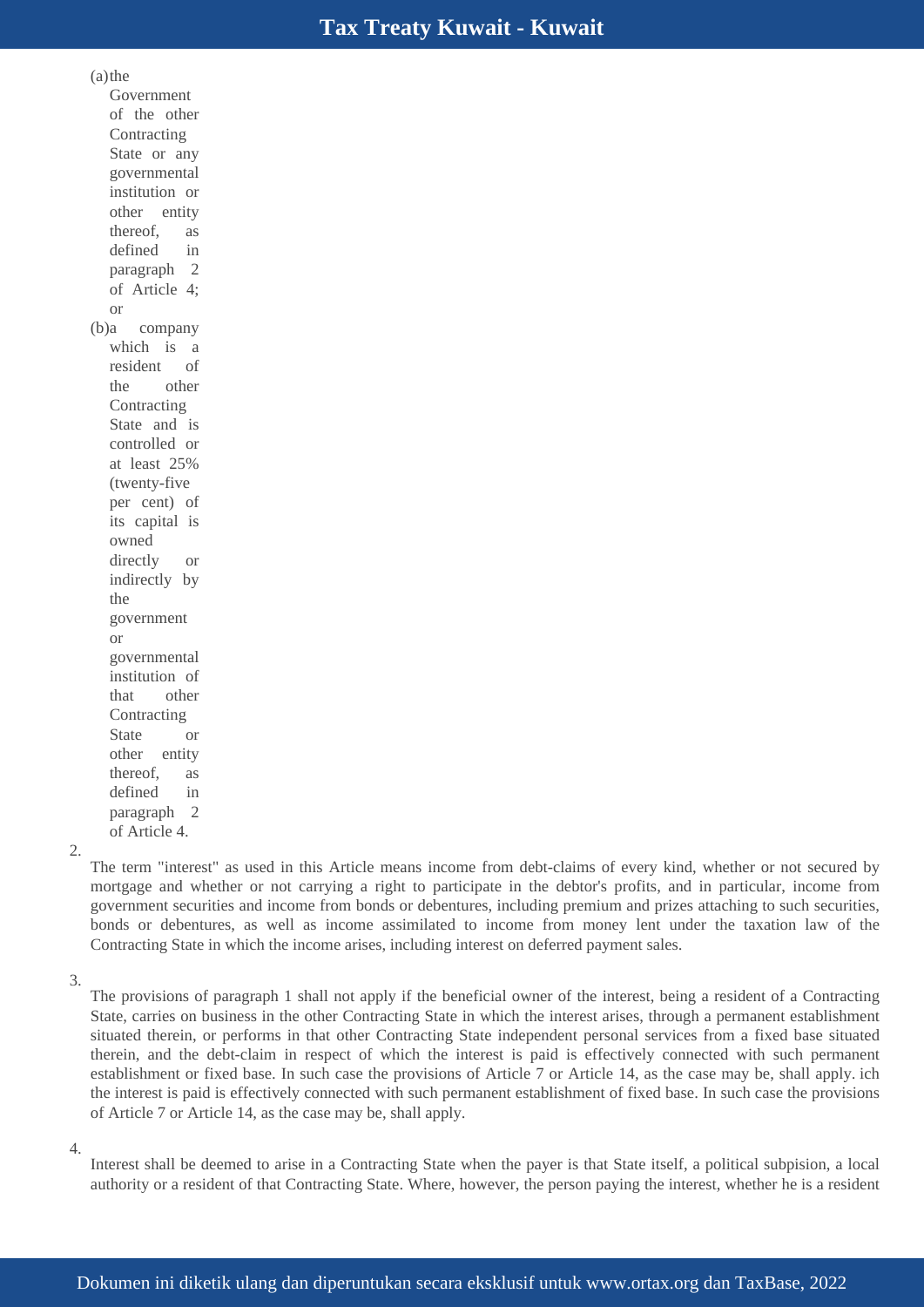of a Contracting State or not, has in a Contracting State a permanent establishment or a fixed base in connection with which the indebtedness on which the interest is paid was incurred, and such interest is borne by such permanent establishment or fixed base, then such interest shall be deemed to arise in the Contracting State in which the permanent establishment or fixed base is situated.

5.

Where, by reason of a special relationship between the payer and the beneficial owner or between both of them and some other person, the amount of the interest, having regard to the debt-claim for which it is paid, exceeds the amount which would have been agreed upon by the payer and the beneficial owner in the absence of such relationship, the provisions of this Article shall apply only to the last-mentioned amount. In such case, the excess part of the payments shall remain taxable according to the laws of each Contracting State, due regard being had to the other provisions of this Agreement.

# **Article 12 ROYALTIES**

1.

Royalties arising in a Contracting State and paid to a resident of the other Contracting State may be taxed in that other Contracting State.

2.

However, such royalties may also be taxed in the Contracting State in which they arise, and according to the laws of that Contracting State, but if the resident is the beneficial owner of the royalties the tax so charged shall not exceed 20% (twenty per cent) of the gross amount of such royalties.

3.

The term "royalties" as used in this Article means payments of any kind receives as a consideration for the use of, or the right to use, any copyright of literary, artistic or scientific work including cinematograph films, or films or tapes used for radio or television broadcasting, any patent, trade mark, design or model, plan, secret formula or process for the use of, or the right to use, industrial, commercial, or scientific equipment, or for information concerning industrial, commercial or scientific experience.

4.

The provisions of paragraphs 1 and 2 shall not apply if the beneficial owner of the royalties, being a resident of a Contracting State, carries on business in the other Contracting State in which the royalties arise, through a permanent establishment situated therein, or performs in that other Contracting State independent personal services from a fixed base situated therein, and the right or property in respect of which the royalties are paid is effectively connected with such permanent establishment or fixed base. In such case the provisions of Article 7 or Article 14, as the case may be, shall apply.

5.

Royalties shall be deemed to arise in a Contracting State when the payer is that State itself, a political subpision, a local authority or a resident of that Contracting State. Where, however, the person paying the royalties, whether he is a resident of a Contracting State or not, has in a Contracting State a permanent establishment or a fixed base in connection with which the liability to pay the royalties was incurred, and such royalties are borne by such permanent establishment or fixed base, then such royalties shall be deemed to arise in the Contracting State in which the permanent establishment or fixed base is situated.

6.

Where, by reason of a special relationship between the payer and the beneficial owner or between both of them and some other person, the amount of the royalties, having regard to the use, right or information for which they are paid, exceeds the amount which would have been agreed upon by the payer and the beneficial owner in the absence of such relationship, the provisions of this Article shall apply only to the last-mentioned amount. In such case, the excess part of the payment shall remain taxable according to the laws of each Contracting State, due regard being had to the other provisions of this Agreement.

# **Article 13 CAPITAL GAINS**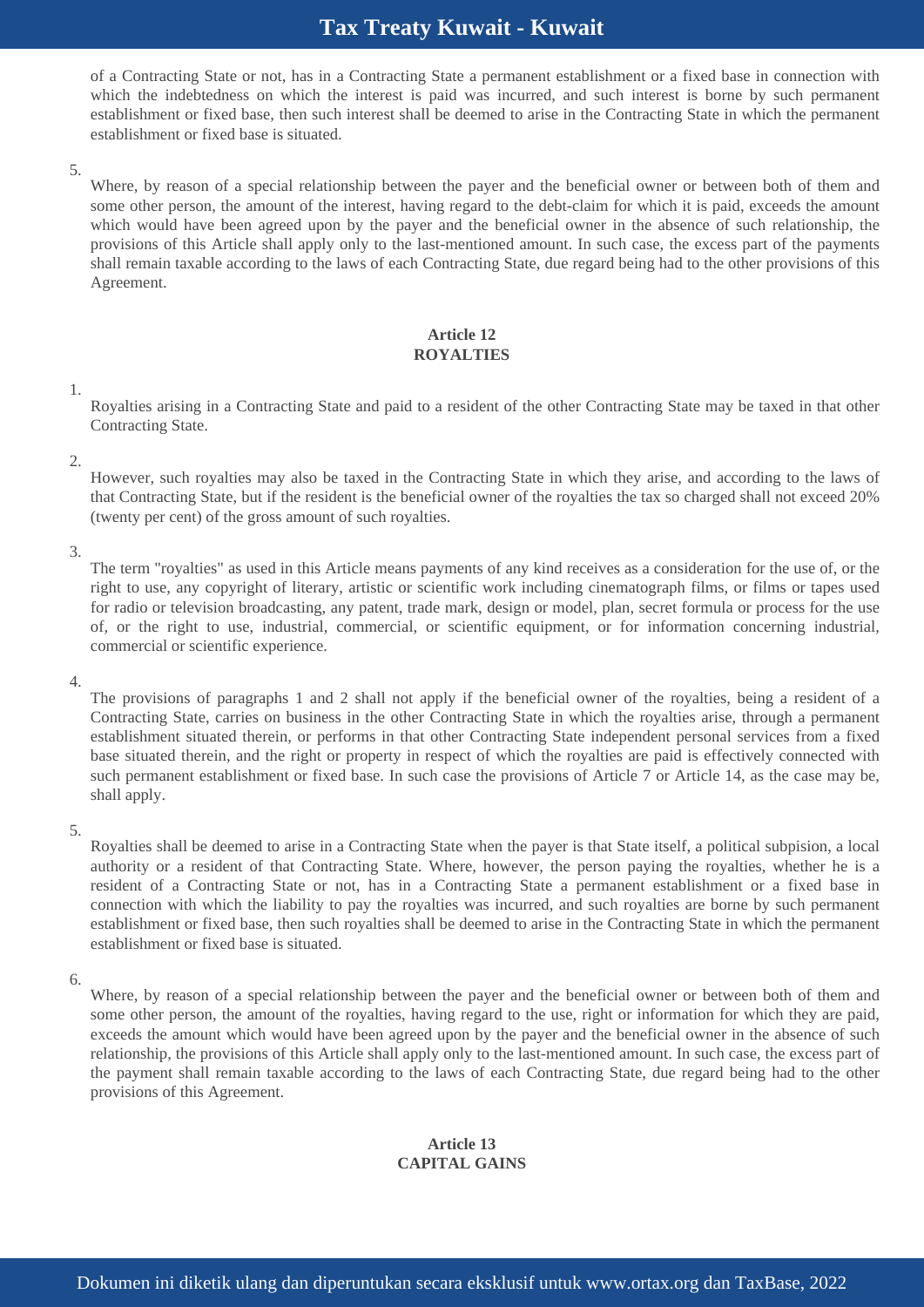Gains derived by a resident of a Contracting State from the alienation of immovable property referred to in Article 6 and situated in the other Contracting State may be taxed in the other Contracting State, but the tax so charged shall be reduced by an amount equal to 50% (fifty per cent) of such tax.

2.

1.

Gains from the alienation of movable property forming part of the business property of a permanent establishment which an enterprise of a Contracting State has in the other Contracting State or of movable property pertaining to a fixed base available to a resident of a Contracting State in the other Contracting State for the purpose of performing independent personal services, including such gains from the alienation of such a permanent establishment (alone or with the whole enterprise) or of such fixed base, may be taxed in the other Contracting State, but the tax so charged shall be reduced by an amount equal to 50% (fifty per cent) of such tax.

### 3.

Gains derived by an enterprise of a Contracting State from the alienation of ships or aircraft operated in international traffic or movable property pertaining to the operation of such ships or aircraft shall be taxable only in that Contracting State.

4.

Gains from the alienation of any property other than that referred to in paragraphs 1 and 2, shall be taxable only in the Contracting State of which the alienator is a resident.

# **Article 14 INDEPENDENT PERSONAL SERVICES**

1.

Income derived by a resident of a Contracting State in respect of professional services or other activities of an independent character shall be taxable only in that State. However, such income may be taxed in the other Contracting State in the following circumstances:

(a)

if he has a fixed base regularly available to him in the other Contracting State for the purpose of performing his activities (in which case only so much of the income as is attributable to that fixed base may be taxed in that other Contracting State); or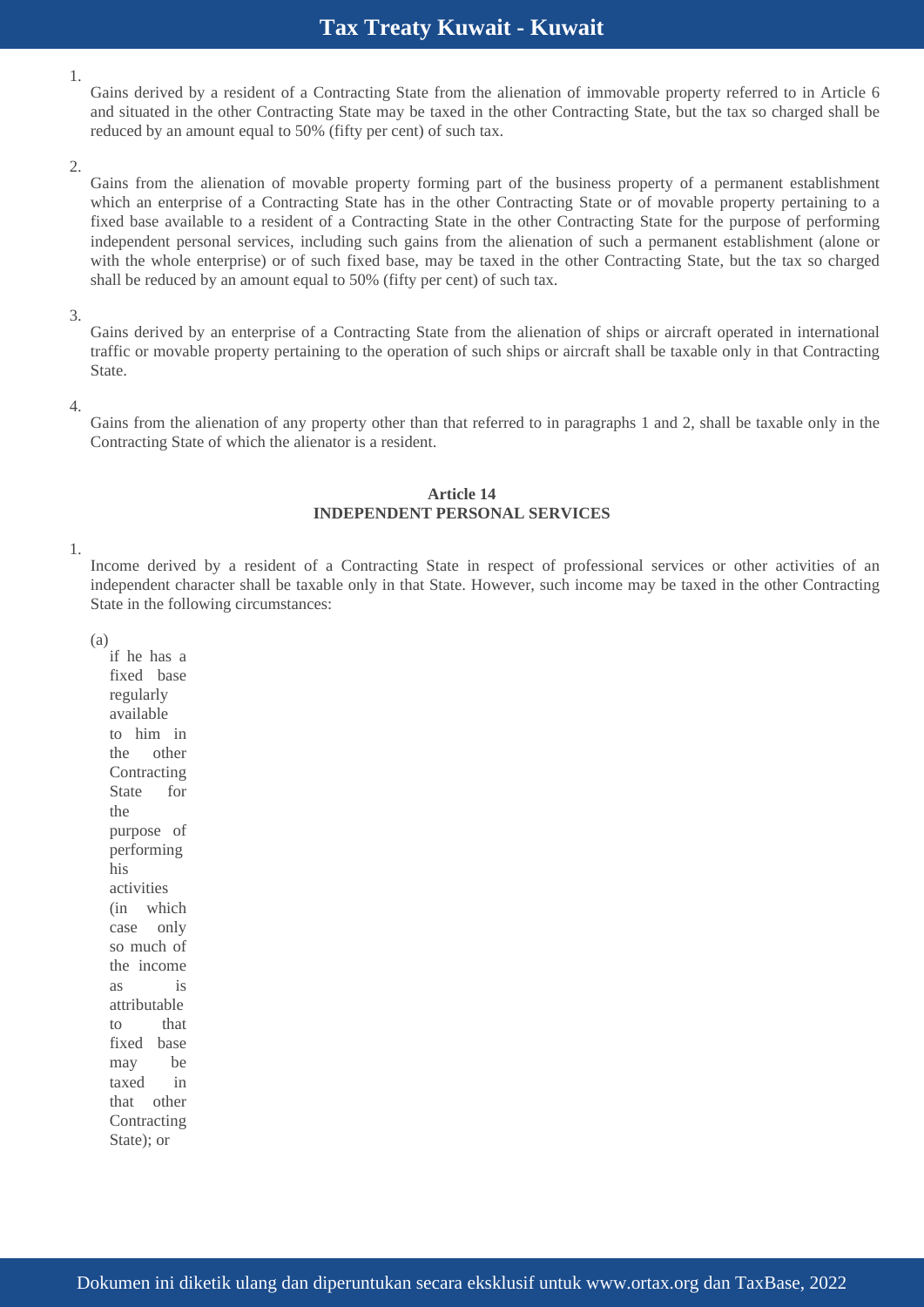(b) if his stay in the other Contracting State is for a period or periods amounting to or exceeding in the aggregate 183 days within any twelve month period.

2.

The term "professional services" includes especially but not exclusively independent scientific, literary, artistic, education or teaching activities as well as the independent activities of physicians, lawyers, engineers, architects, dentists and accountants.

# **Article 15 DEPENDENT PERSONAL SERVICES**

1.

Subject to the provisions of Articles 16, 18, 19, 20 and 21, salaries, wages and other similar remuneration derived by a resident of a Contracting State in respect of an employment shall be taxable only in that Contracting State unless the employment is exercised in the other Contracting State. If the employment is so exercised, such remuneration as is derived therefrom may be taxed in that other Contracting State.

2.

Notwithstanding the provisions of paragraph 1, remuneration derived by a resident of a Contracting State in respect of an employment exercised in the other Contracting State shall be taxable only in the first-mentioned Contracting State if:

(a)

the resident is present in the other Contracting State for a period or periods not exceeding in the aggregate 183 days in the calendar year concerned; and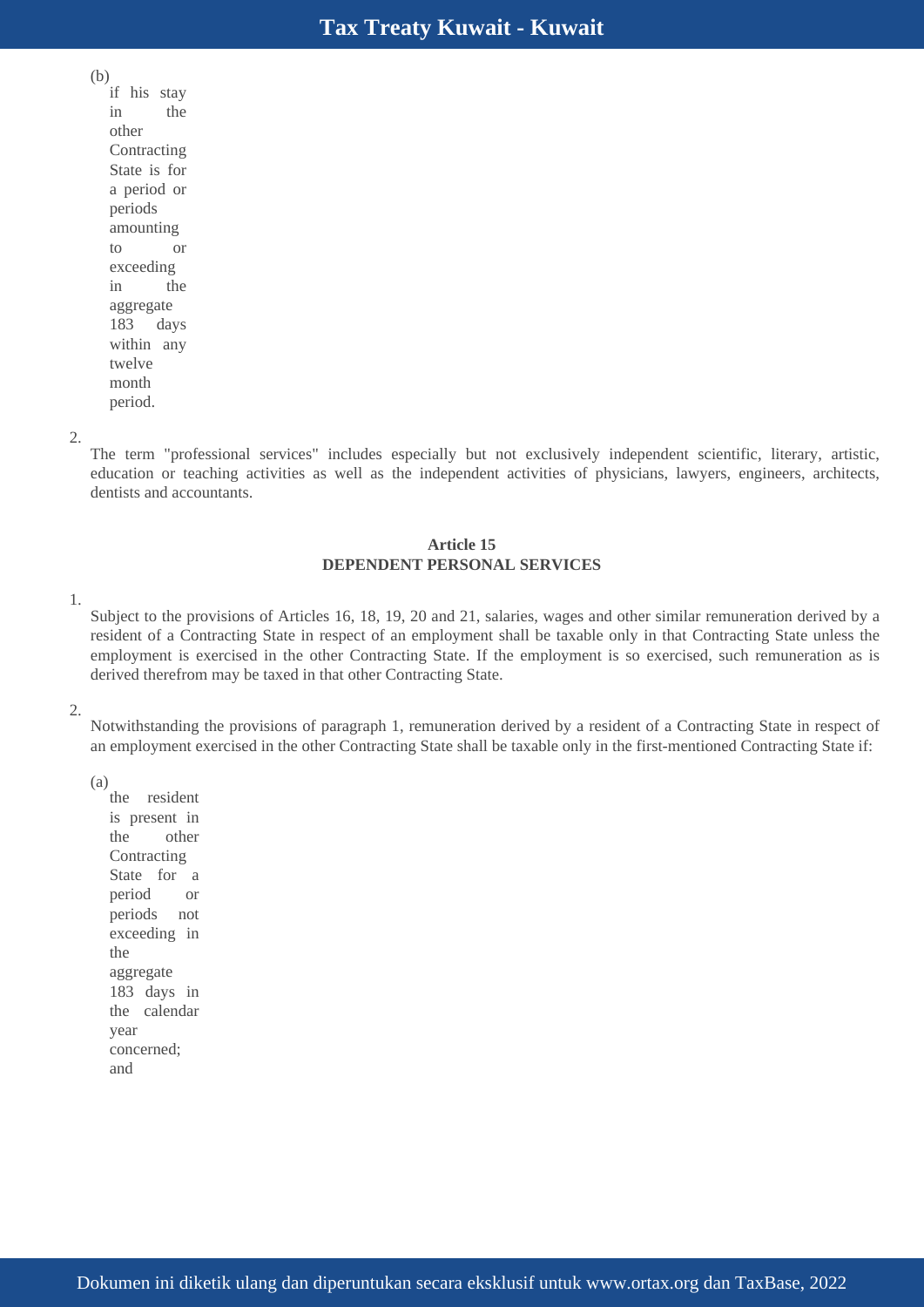(b)

the remuneration is paid by, or on behalf of, an employer who is not a resident of the other Contracting State; and

# (c)

the remuneration is not borne by a permanent establishment or a fixed base which the employer has in the other Contracting State.

3.

Notwithstanding the preceding provisions of this Article, remuneration derived in respect of an employment exercised aboard a ship or aircraft operated in international traffic by an enterprise of a Contracting State shall be taxable only in that Contracting State.

4.

Ground staff appointed from head office of national air carrier of a Contracting State to the other Contracting State and who are nationals of that Contracting State shall be exempted from taxes levied on their remunerations in the other Contracting States.

### **Article 16 DIRECTORS' FEES**

1.

Directors' fees and other similar payments derived by a resident of a Contracting State in his capacity as a member of the board of directors or other similar organ of a company which is a resident of the other Contracting State shall be taxable only in the first-mentioned Contracting State.

2.

The remuneration which a person to whom paragraph 1 applies derives from the company in respect of the discharge of day-to-day functions of a managerial or technical nature may be taxed in accordance with the provisions of Article 15.

# **Article 17 ARTISTES AND ATHLETES**

1.

Notwithstanding the provisions of Articles 14 and 15, income derived by a resident of a Contracting State as an entertainer, such as a theatre, motion picture, radio or television artiste, or a musician, or as an athlete, from his personal activities as such exercised in the other Contracting State, may be taxed in that other Contracting State.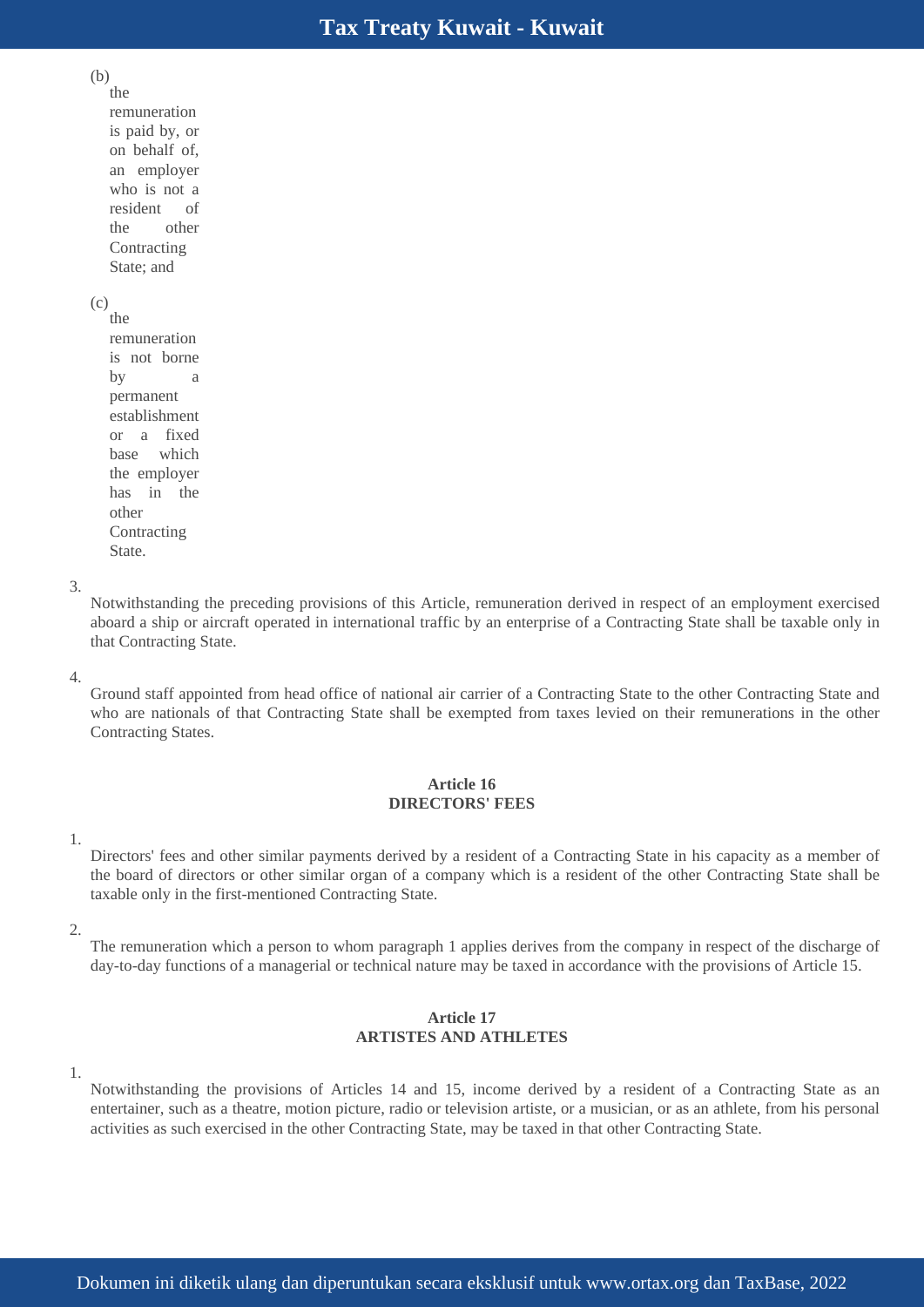Where income in respect of personal activities exercised by an entertainer or an athlete in his capacity as such accrues not to the entertainer or athlete himself but to another person, that income may, notwithstanding the provisions of Articles 7, 14 and 15, be taxed in the Contracting State in which the activities of the entertainer or athlete are exercised.

3.

2.

The provisions of paragraphs 1 and 2 shall not apply to remuneration or profits, salaries, wages and similar income derived by entertainers or athletes who are residents of a Contracting State from activities in the other Contracting State if their visit to that Contracting State is substantially supported from the public funds of the other Contracting State, including those of any political subpision, a local authority or statutory body thereof, nor to income derived by a nonprofit making organization in respect of such activities provided no part of its income is payable to, or is otherwise available for the personal benefit of its proprietors, founders or members.

# **Article 18 PENSIONS AND ANNUITIES**

1.

Subject to the provisions of paragraphs 2 of Article 19, any pension or other similar remuneration paid to a resident of one of the Contracting States from a source in the other Contracting State in consideration of past employment or services in that other Contracting State and any annuity paid to such a resident from such a source may be taxed in that other Contracting State.

#### 2.

As used in this Article:

(a)

the terms "pensions and other similar remuneration" mean periodic payments made after retirement in consideration of past employment or by way of compensations for injuries received in connection with past employment.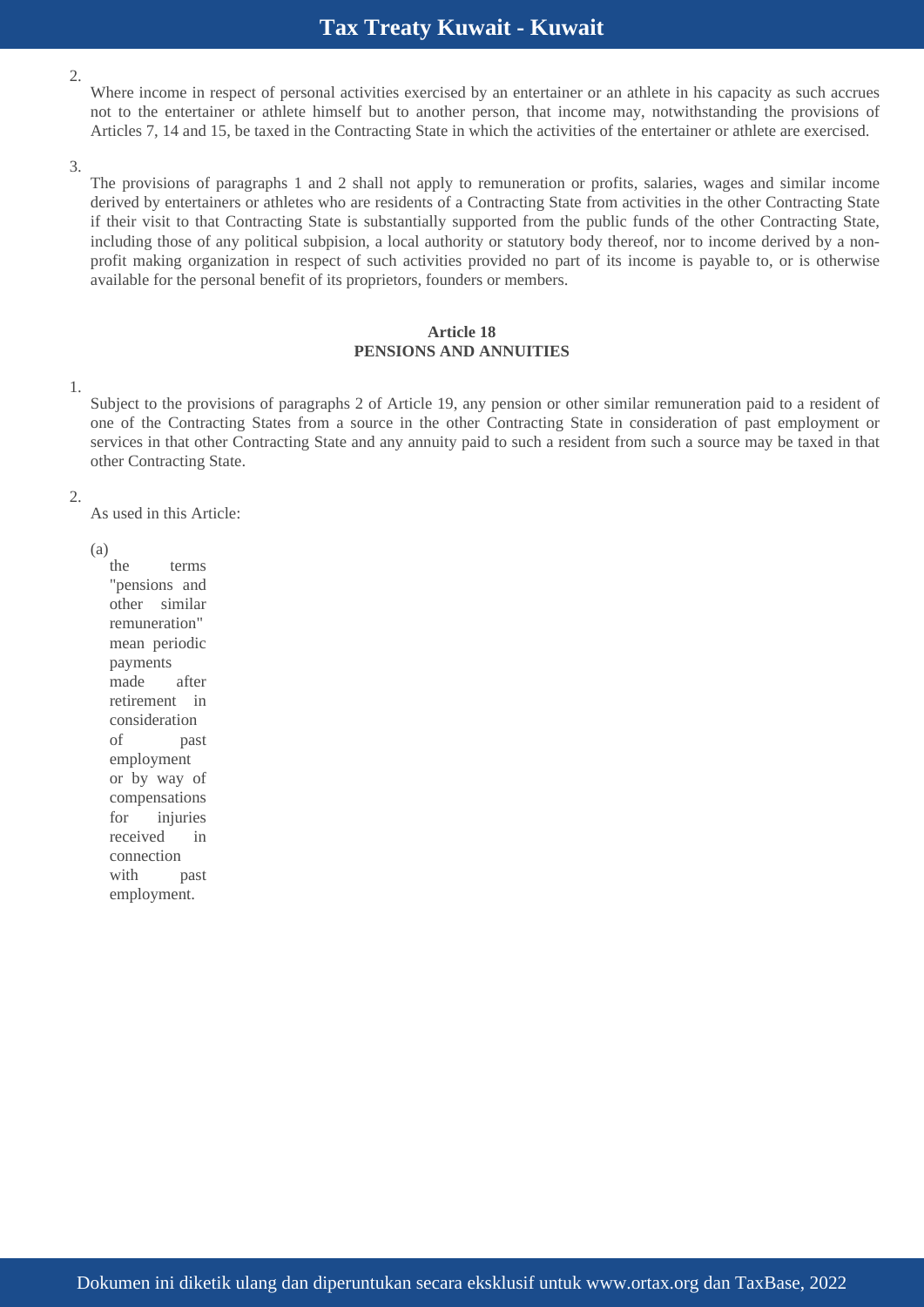$(b)$ <br>the term "annuities" means a stated sum payable periodically at stated times during life, or during a specified or ascertainable period of<br>time, under time, an obligation to make the payments in return for adequate and full consideration in money or money's worth.

# **Article 19 GOVERNMENT SERVICE**

## 1.(a)

Remuneration, other than a pension, paid by a Contracting State or a political subpision or a local authority thereof to an inpidual in respect of services rendered to that Contracting State or subpision or authority shall be taxable only in that Contracting State.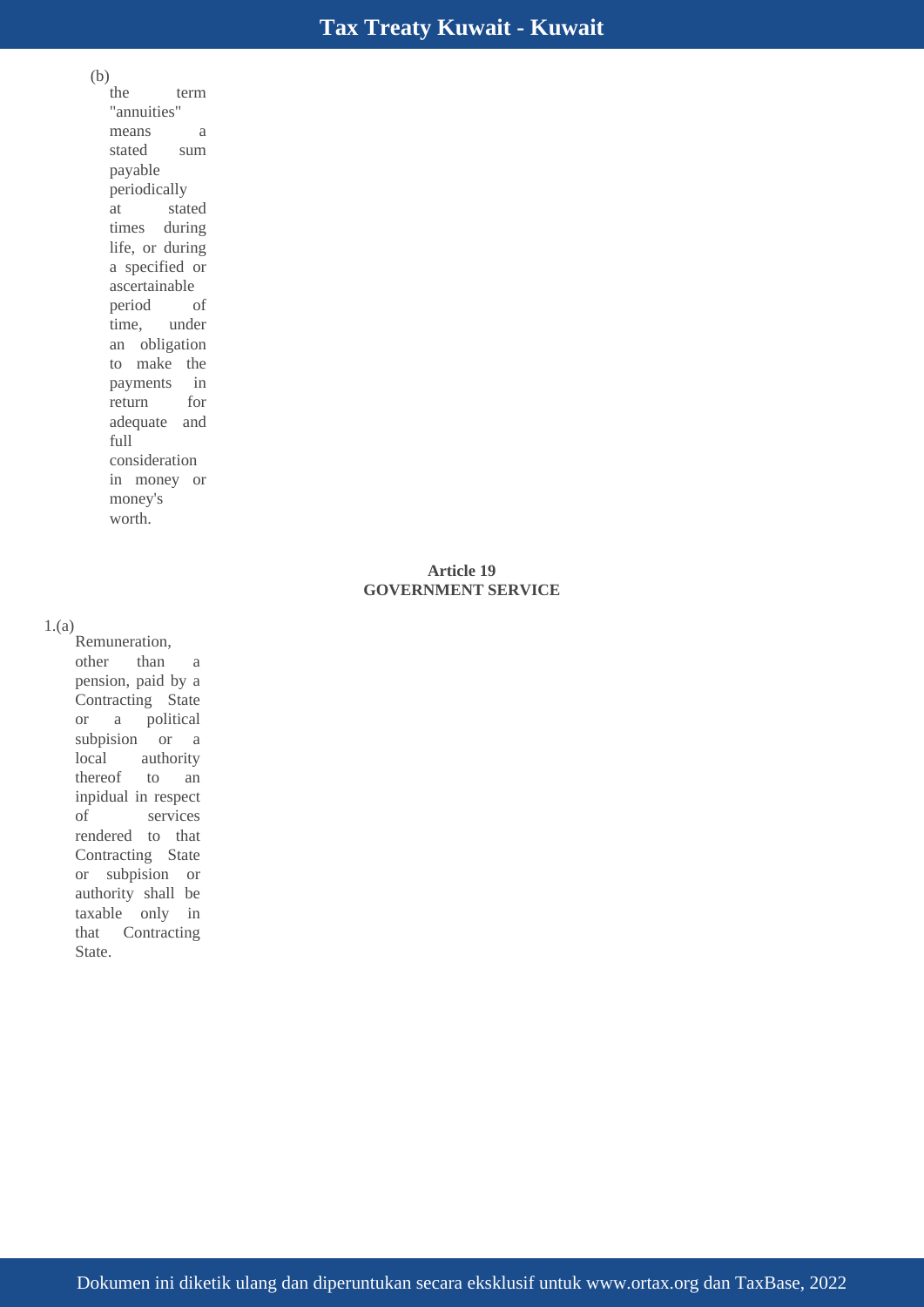(b) However, such remuneration shall be taxable only in the other **Contracting** State if the services are rendered in that Contracting State and the inpidual is a resident of that Contracting State who:

(1)

is a national of that Contracting State; or

(2)

did not become a resident of that Contracting State solely for the purpose of rendering the services.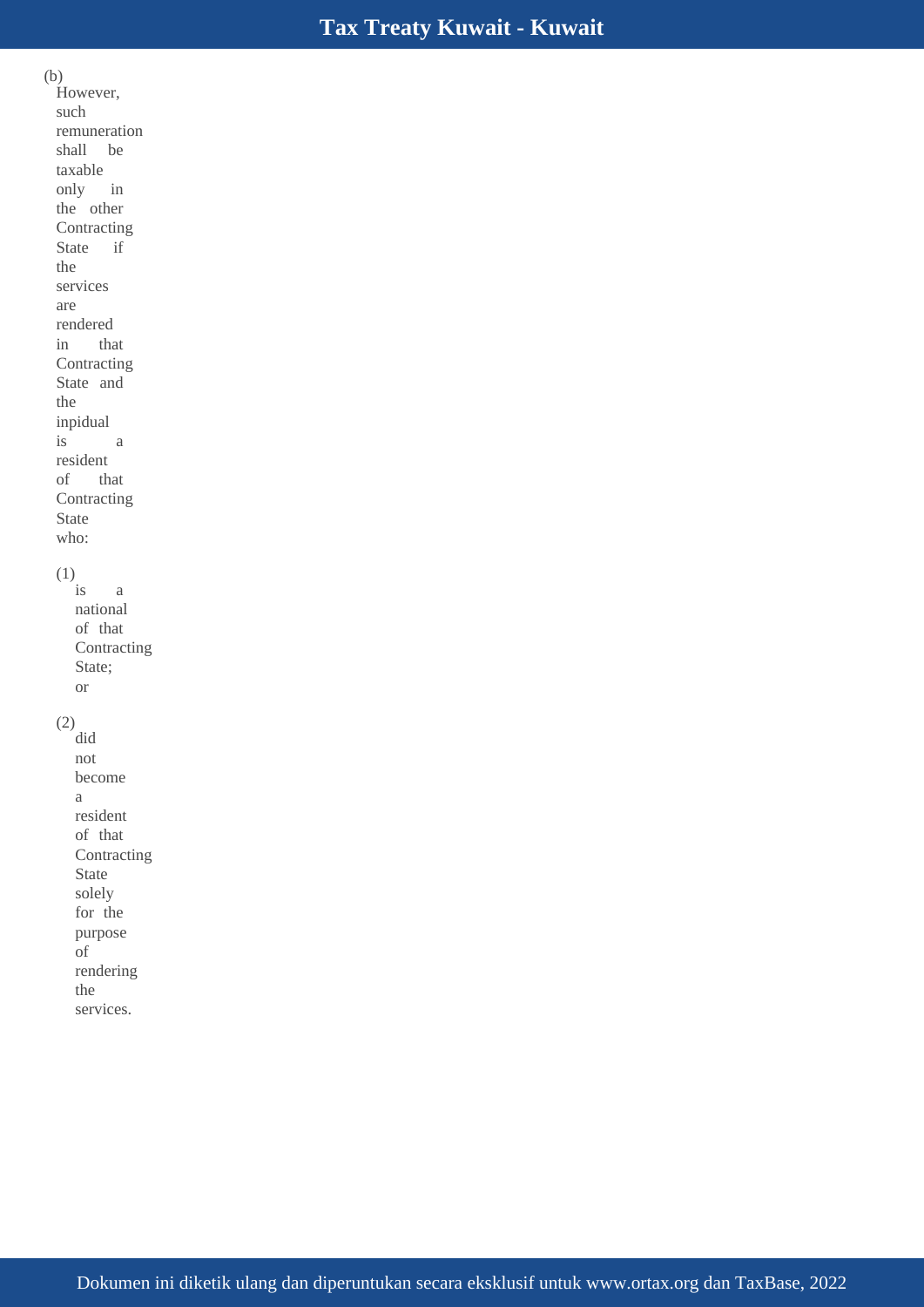$2(a)$ 

Any pension paid by, or out of funds created by, a Contracting State or a political subpision or a local authority thereof to an inpidual in respect of services rendered to that Contracting State or subpision or authority shall be taxable only in that Contracting State.

#### (b)

However, such pension shall be taxable only in the other Contracting State if the inpidual is a resident of, and a national of, that Contracting State.

3.

The provisions of Articles 15, 16 and 18 shall apply to remuneration and pensions in respect of services rendered in connection with a business carried on by a Contracting State or a political subpision or a local authority thereof.

# **Article 20 TEACHERS AND RESEARCHERS**

An inpidual who is or was immediately before visiting a Contracting State a resident of the other Contracting State and who, at the invitation of the Government of the first-mentioned Contracting State or of a university, college, school, museum or other cultural institution in that first-mentioned State or under an official programme of cultural exchange, is present in that Contracting State for a period not exceeding two consecutive years solely for the purpose of teaching, giving lectures or carrying out research at such institution shall be exempt from tax in that Contracting State on his remuneration for such activity, provided that the payment of such remuneration is derived by him from outside that Contracting State.

### **Article 21 STUDENTS AND TRAINEES**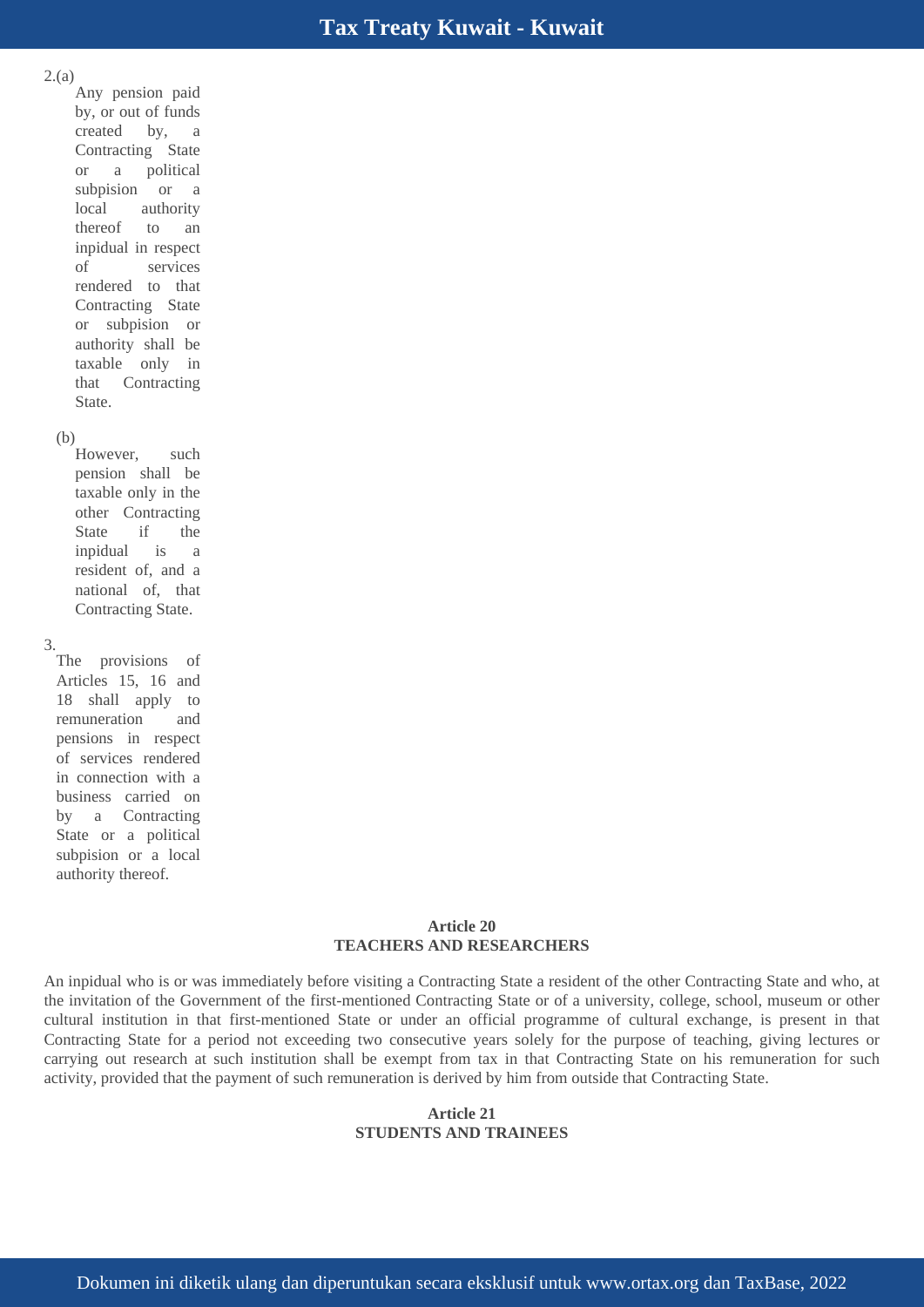1. Payments which a student or business trainee who is or was immediately before visiting a Contracting State a resident of the other Contracting State and who is present in the first-mentioned Contracting State solely for the purpose of his education or training receives for the purpose of his maintenance, education or training shall not be taxed in that Contracting State, provided that such payments arise from sources outside that Contracting State.

2.

In respect of grants, scholarships and remuneration from employment not covered by paragraph 1, a student or business trainee described in paragraph 1 shall, in addition, be entitled during such education or training to the same exemptions, reliefs or reductions in respect of taxes available to residents of the Contracting State which he is visiting.

## **Article 22 OTHER INCOME**

Items of income of a resident of a Contracting State, wherever arising, not dealt with in the foregoing Articles of this Agreement shall be taxable only in that Contracting State.

### **Article 23 CAPITAL**

If in the future a Contracting State will introduce a general tax on capital, the competent authorities shall by mutual agreement decide how this Agreement shall apply to such a tax.

# **Article 24 ELIMINATION OF DOUBLE TAXATION**

1.

The laws in force in either of the Contracting States shall continue to govern the taxation in the respective Contracting State except where provisions to the contrary are made in this Agreement.

2.

It is agreed that double taxation shall be avoided in accordance with the following paragraphs of this Article:

(a)

in the case of Indonesia;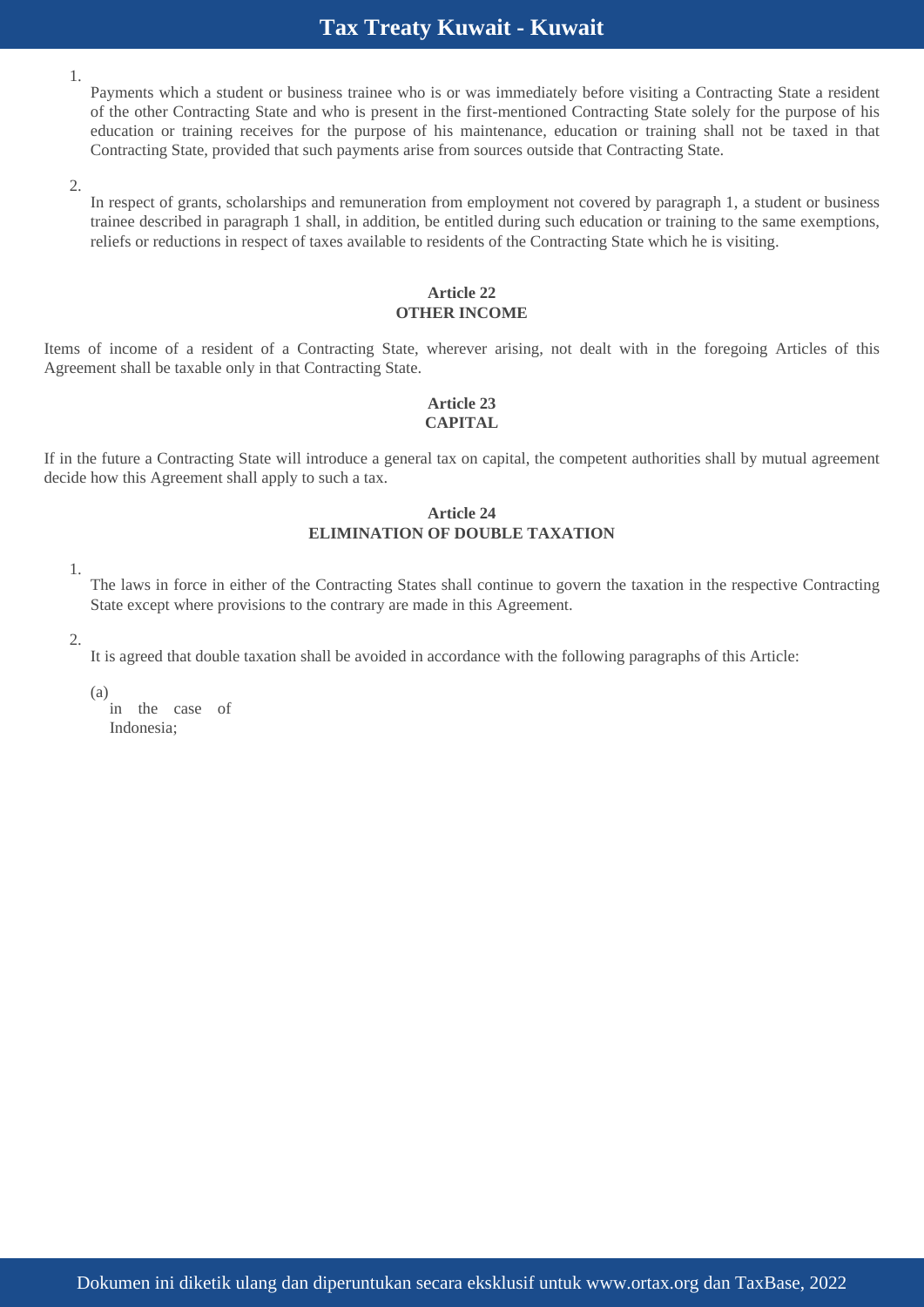(1) where a resident of Indonesia derives income from Kuwait and such income may be taxed in Kuwait in accordance with the provisions of this Agreement, the amount of Kuwaiti tax payable in respect of such income shall be allowed as a credit against the Indonesian tax imposed on that resident. The amount of credit, however, shall not exceed that part

> of the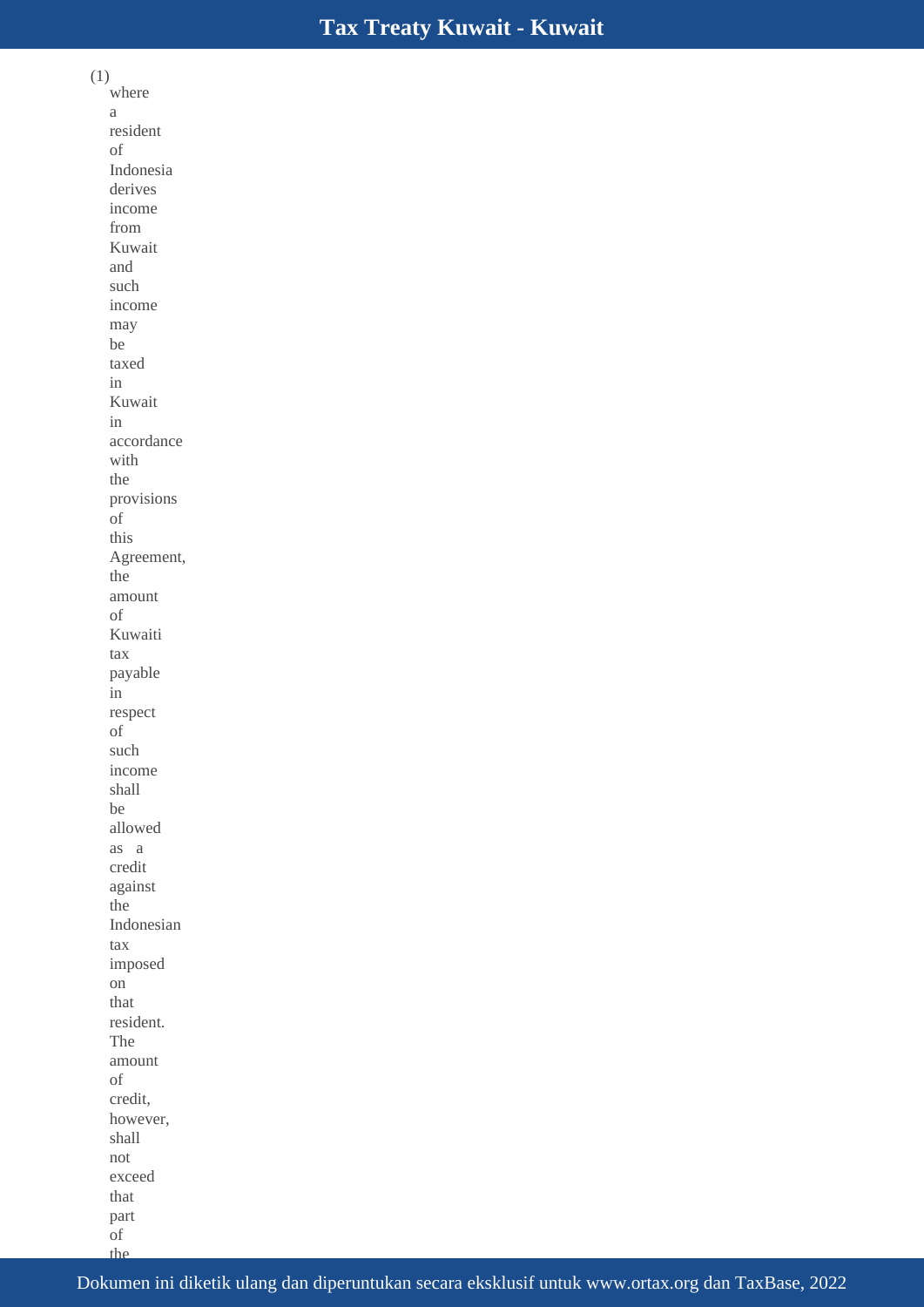(2) for the purpose of item (1) of this subparagraph the Kuwaiti Zakat tax mentioned in paragraph 3 of Article 2 shall be considered an income tax;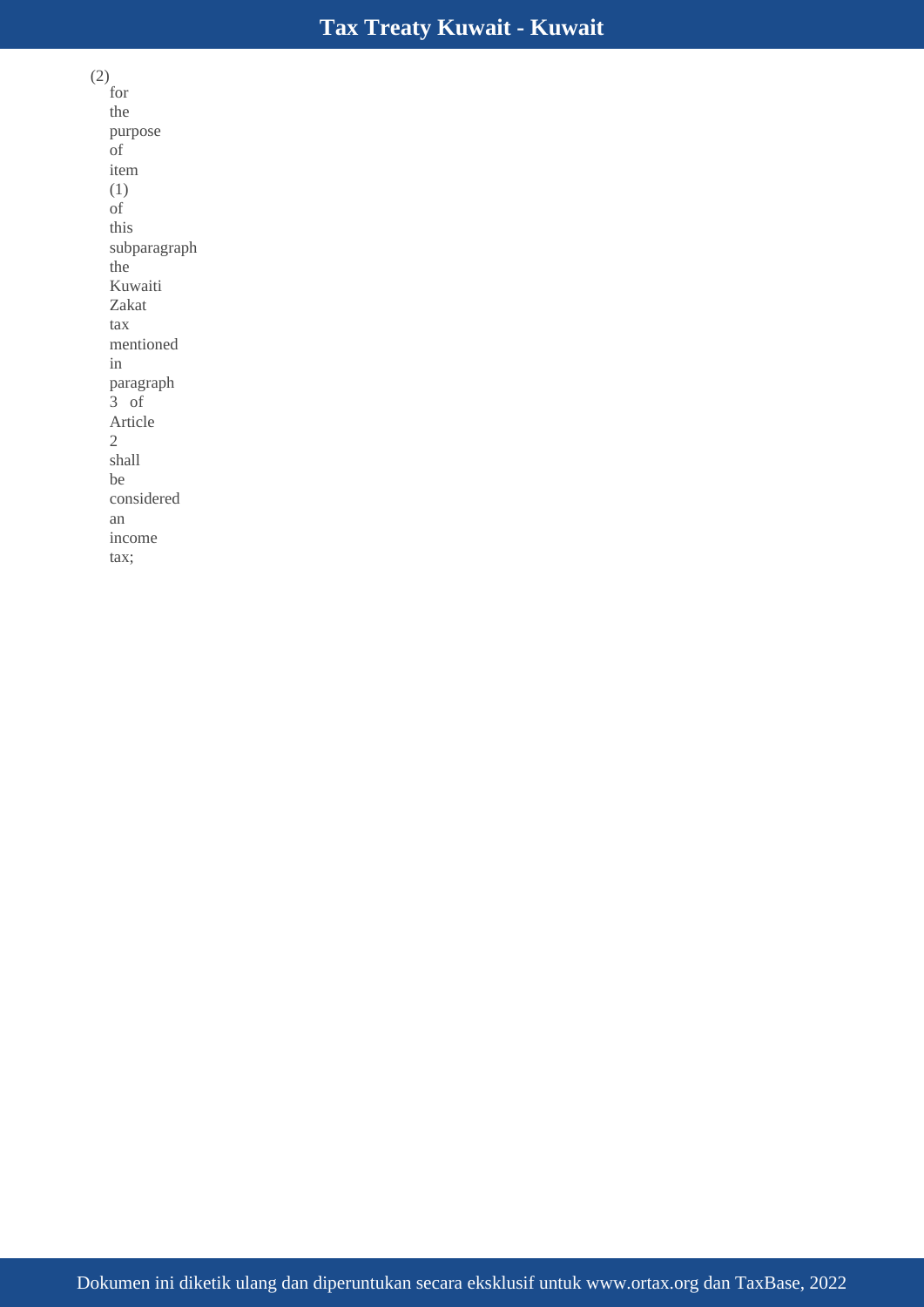(b)

in the case of Kuwait: If a resident of Kuwait owns items of income and capital which are taxable in Indonesia, Kuwait may tax these items of income and capital and may give relief for the Indonesian taxes imposed in accordance with the provisions of its domestic law. In such a case, Kuwait shall deduct from the taxes so calculated the tax paid in Indonesia but in an amount not exceeding that proportion of the aforesaid Kuwaiti tax which such items of income bear to the entire income.

3.

Where in accordance with the laws of a Contracting State, taxes covered by this Agreement are exempted or reduced in accordance with the special investment incentive measures for a limited period of time, such taxes which have been payable in accordance with this Agreement but have been exempted or reduced shall be deemed to have been paid for the purposes of the preceding paragraphs of this Article.

# **Article 25 NON-DISCRIMINATION**

1.

Nationals of a Contracting State shall not be subjected in the other Contracting State to any taxation or any requirement connected therewith, which is other or more burdensome than the taxation or connected requirements to which nationals of that other State in the same circumstances are or may be subjected. This provision shall, notwithstanding the provisions of Article 1, also apply to persons who are not residents of one or both of the Contracting States.

2.

The taxation on a permanent establishment which an enterprise of a Contracting State has in the other Contracting State shall not be less favourably levied in that other State than the taxation levied on enterprises of that other State, carrying on the same activities. This provision shall not be construed as obliging a Contracting State to grant to residents of the other Contracting State any personal allowances, reliefs and reductions for taxation purposes on account of civil status or family responsibilities which it grants to its own residents.

3.

Notwithstanding the provisions of paragraphs 1 and 2, nothing in this Article shall affect the right of either Contracting State to grant an exemption or reduction of taxation in accordance with its domestic laws, regulations or administrative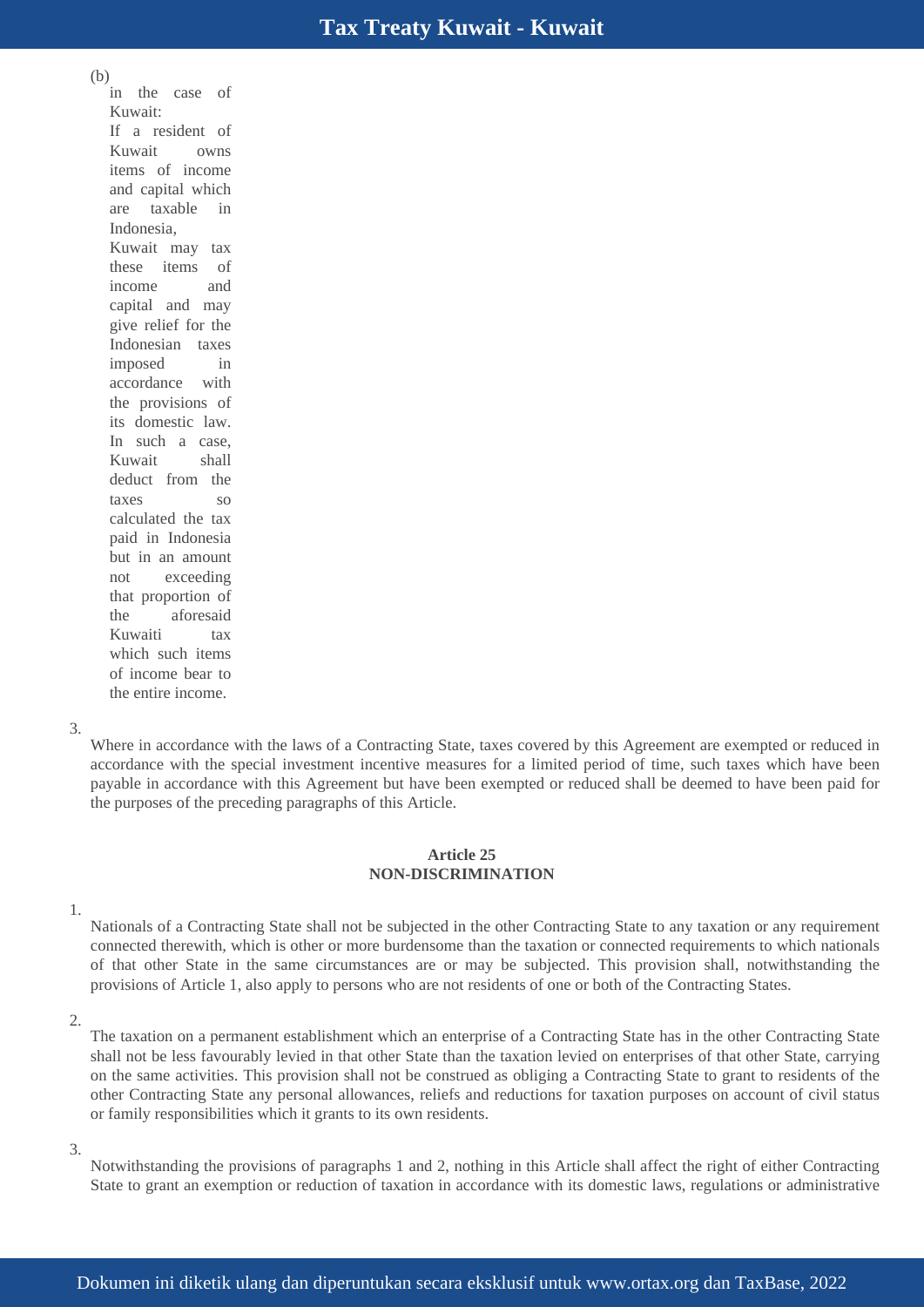practices to its own nationals who are residents of that Contracting State. Such exemption or reduction, however, shall not apply in respect of such proportion of the capital of companies owned by persons who are nationals of the other Contracting State.

4.

Nothing in this Article shall be construed as imposing a legal obligation on a Contracting State to extend to the residents of the other Contracting State, the benefit of any treatment, preference or privilege which may be accorded to any other State or its residents by virtue of the formation of a customs union, economic union, special agreements, a free trade area or by virtue of any regional or sub-regional arrangement relating wholly or mainly to movement of capital and/or taxation to which the first-mentioned Contracting State may be a party.

5.

In this Article, the term "taxation" means taxes which are the subject of this Agreement.

# **Article 26 MUTUAL AGREEMENT PROCEDURE**

1.

Where a person considers that the actions of one or both of the Contracting States result or will result for him in taxation not in accordance with the provisions of this Agreement, he may, irrespective of the remedies provided by the domestic law of those Contracting States, present his case to the competent authority of the Contracting State of which he is a resident or, if his case comes under paragraph 1 of Article 25, to that of the Contracting State of which he is a national. The case must be presented within three years from the first notification of the action resulting in taxation not in accordance with the provisions of this Agreement.

2.

The competent authority shall endeavour, if the objection appears to it to be justified and if it is not itself able to arrive at a satisfactory solution, to resolve the case by mutual agreement with the competent authority of the other Contracting State, with a view to the avoidance of taxation which is not in accordance with this Agreement. Any agreement reached shall be implemented within five years from the date of such an agreement.

3.

The competent authorities of the Contracting States shall endeavour to resolve by mutual agreement any difficulties or doubts arising as to the interpretation or application of this Agreement. They may also consult together for the elimination of double taxation in cases not provided for in this Agreement.

### 4.

The competent authorities of the Contracting States may communicate with each other directly for the purpose of reaching an agreement in the sense of the preceding paragraphs.

# **Article 27 EXCHANGE OF INFORMATION**

1.

The competent authorities of the Contracting States shall exchange such information as is necessary for carrying out the provisions of this Agreement or of the domestic laws of the Contracting States concerning taxes covered by this Agreement insofar as the taxation thereunder is not contrary to the Agreement. The exchange of information is not restricted by Article 1. Any information received by a Contracting State shall be treated as secret in the same manner as information obtained under the domestic laws of that Contracting State and shall be disclosed only to persons or authorities (including courts and administrative bodies) involved in the assessment or collection of, the enforcement or prosecution in respect of, or the determination of appeals in relation to, the taxes covered by this Agreement. Such persons or authorities shall use the information only for such purposes. They may disclose the information in public court proceedings or in judicial decisions.

2.

In no case shall the provisions of paragraph 1 be construed so as to impose on a Contracting State the obligation.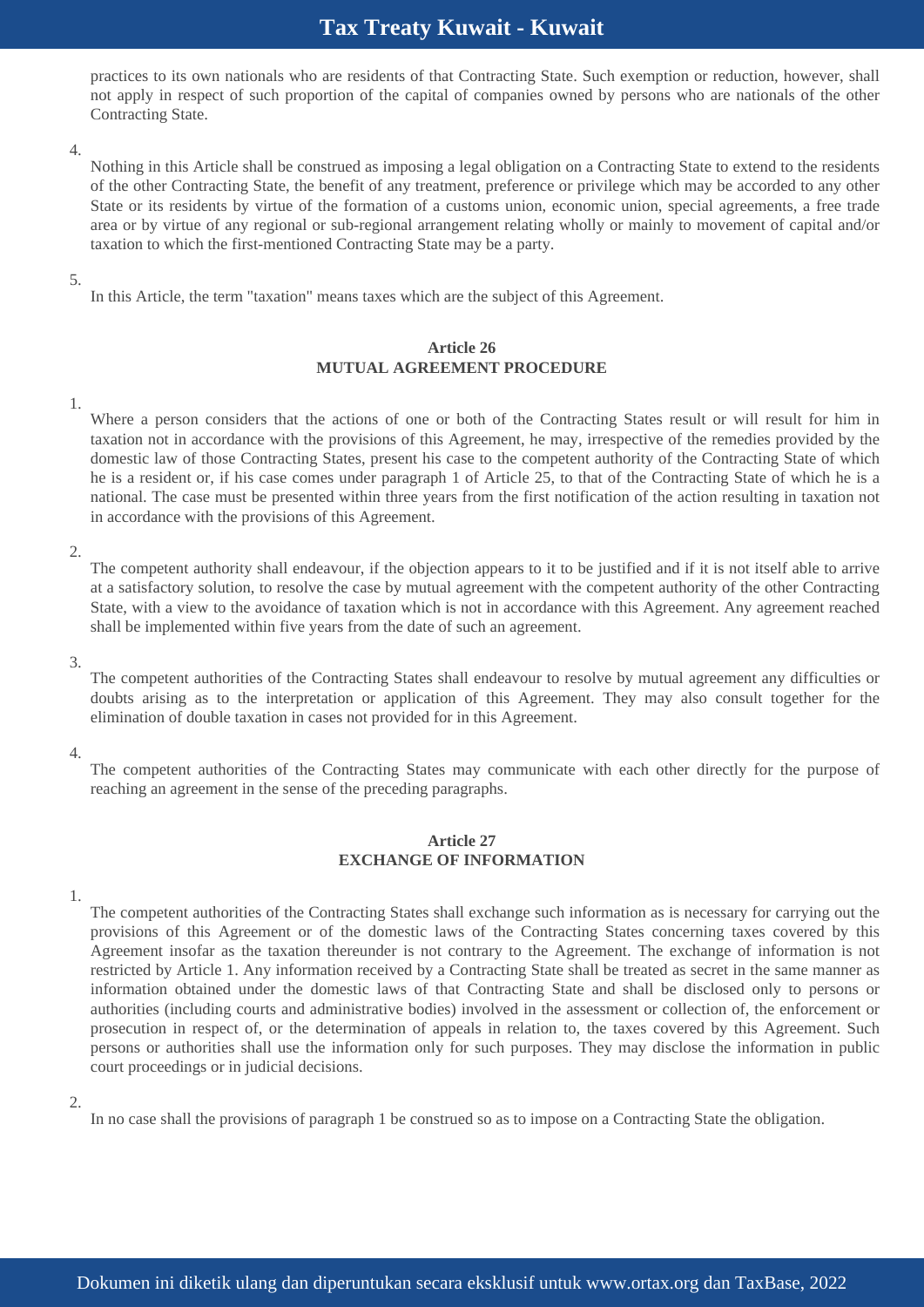(a)

to carry out administrative measures at variance with the laws and administrative practices of that or of the other Contracting State;

# $(b)$ <sub>to</sub>

supply information which is not obtainable under the laws or in the normal course of the administration of that or of the other Contracting State;

 $\frac{c}{\hbar}$ supply information which would disclose any trade, business, industrial, commercial or professional secret or trade process, or information, the disclosure of which would be contrary to public policy (ordre public).

# **Article 28 MISCELLANEOUS RULES**

1.

The provisions of this Agreement shall not be construed or restrict in any matter any exclusion, exemption, deduction, credit or other allowance now or hereafter accorded: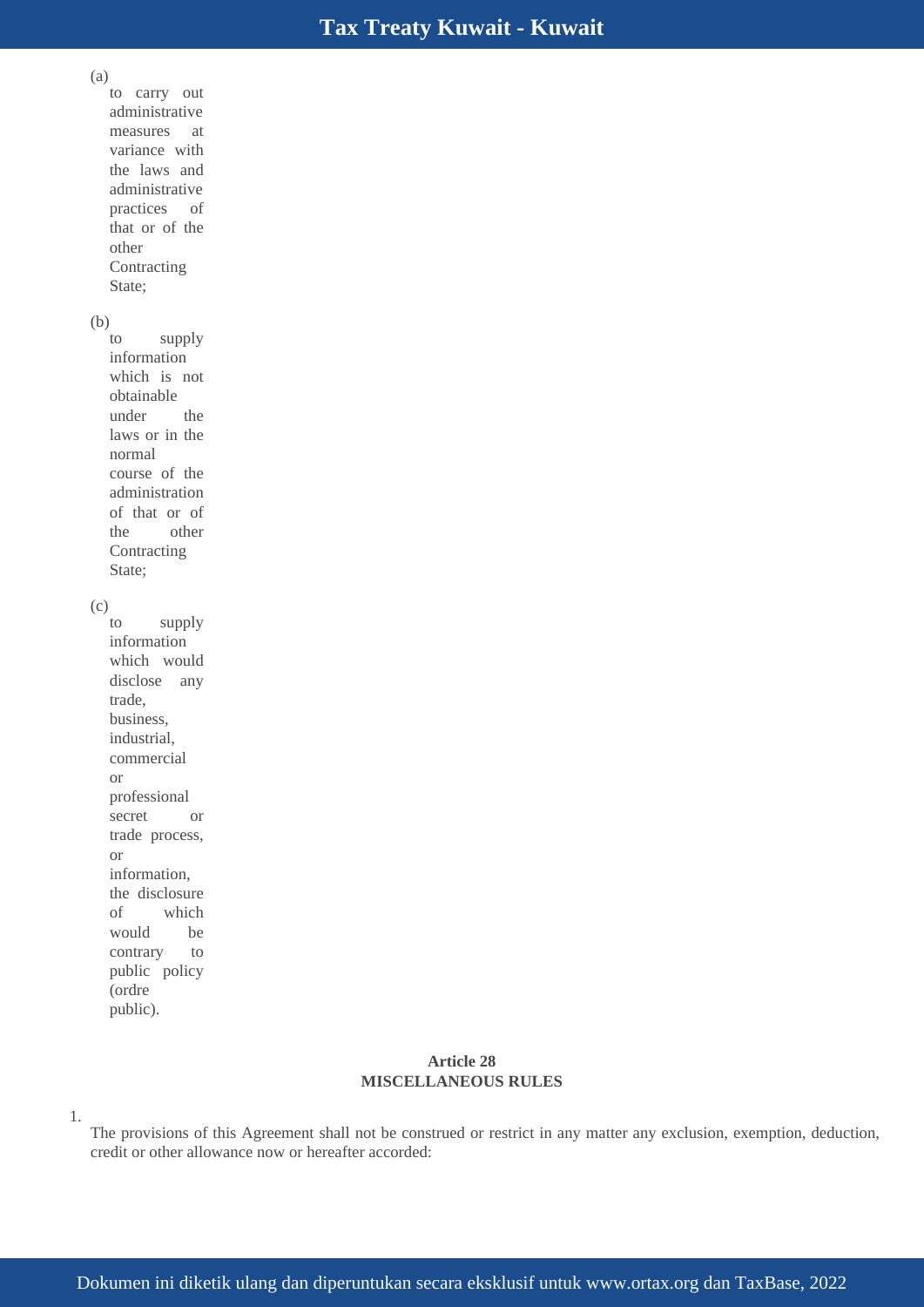(a) by the laws of a Contracting State in the determination of the tax imposed by that Contracting State; or

### (b)

by any other special arrangement on taxation in connection with the economic or technical cooperation between the Contracting States.

2.

Competent authorities of each Contracting State may prescribe regulations in order to carry out the provisions of this Agreement.

# **Article 29**

# **DIPLOMATIC AND CONSULAR PRIVILEGES**

Nothing in this Agreement shall affect the fiscal privileges of members of a diplomatic mission, a consular post or an international organization under the general rules of international law or under the provisions of special agreements.

### **Article 30 ENTRY INTO FORCE**

1.

The Contracting States shall notify each other that the constitutional requirements for entry into force of this Agreement have been complied with.

2.

This Agreement shall enter into force thirty days after the later of the dates of the notifications referred to in paragraph 1 and its provisions shall have effect in both Contracting States: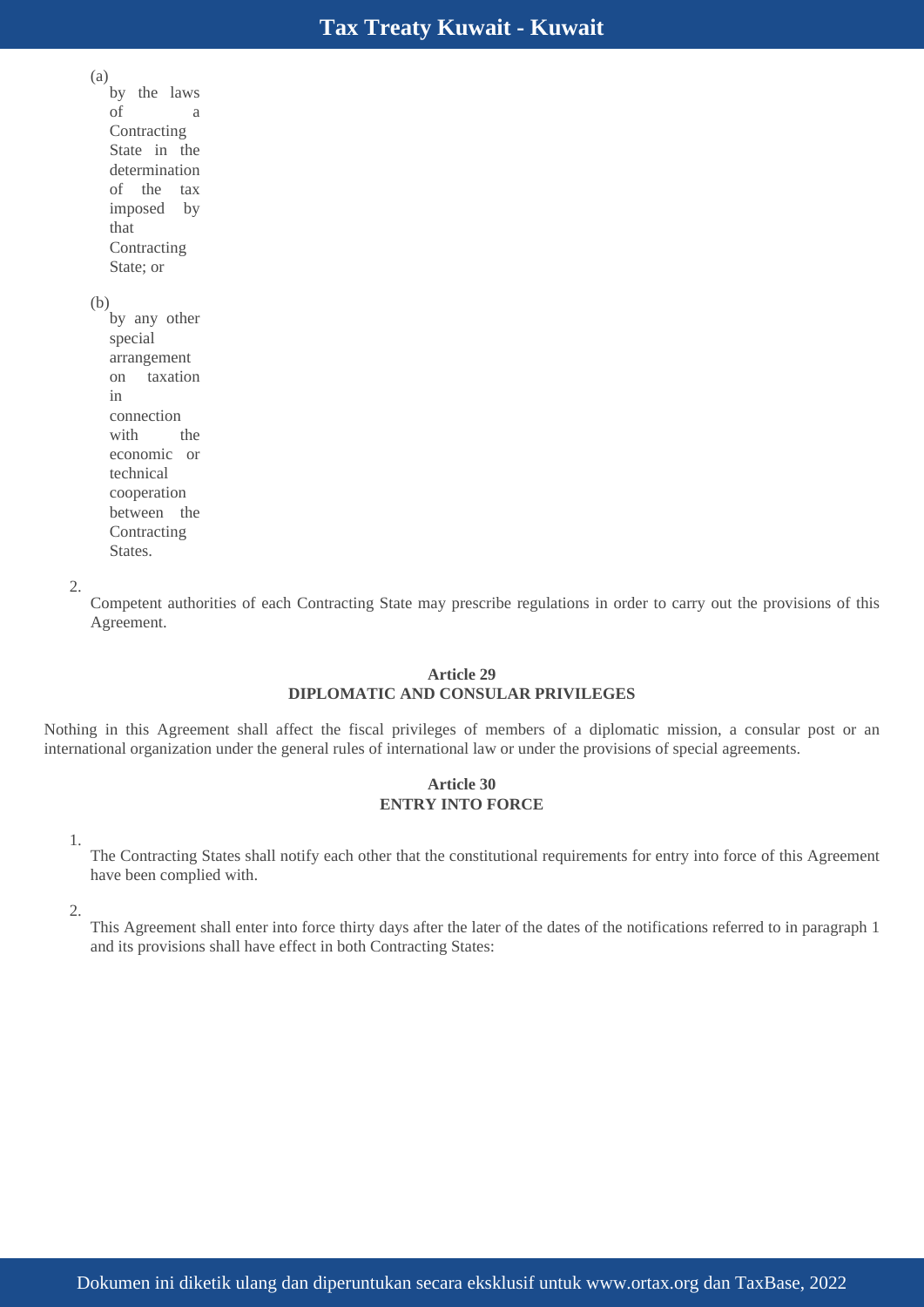(a) in respect of taxes withheld at source, to amounts paid or credited on or after the first day of January of the year next following that in which this Agreement enters into force;

### (b)

in respect of other taxes for taxable periods beginning on or after the first day of January of the year next following that in which this Agreement enters into force.

# **Article 31 TERMINATION**

This Agreement shall remain in force for a period of five years and shall continue in force thereafter for similar period or periods unless either Contracting State notifies the other in writing, six months before the expiry of the initial or any subsequent period, of its intention to terminate this Agreement. In such event, this Agreement shall cease to have effect in both Contracting States: